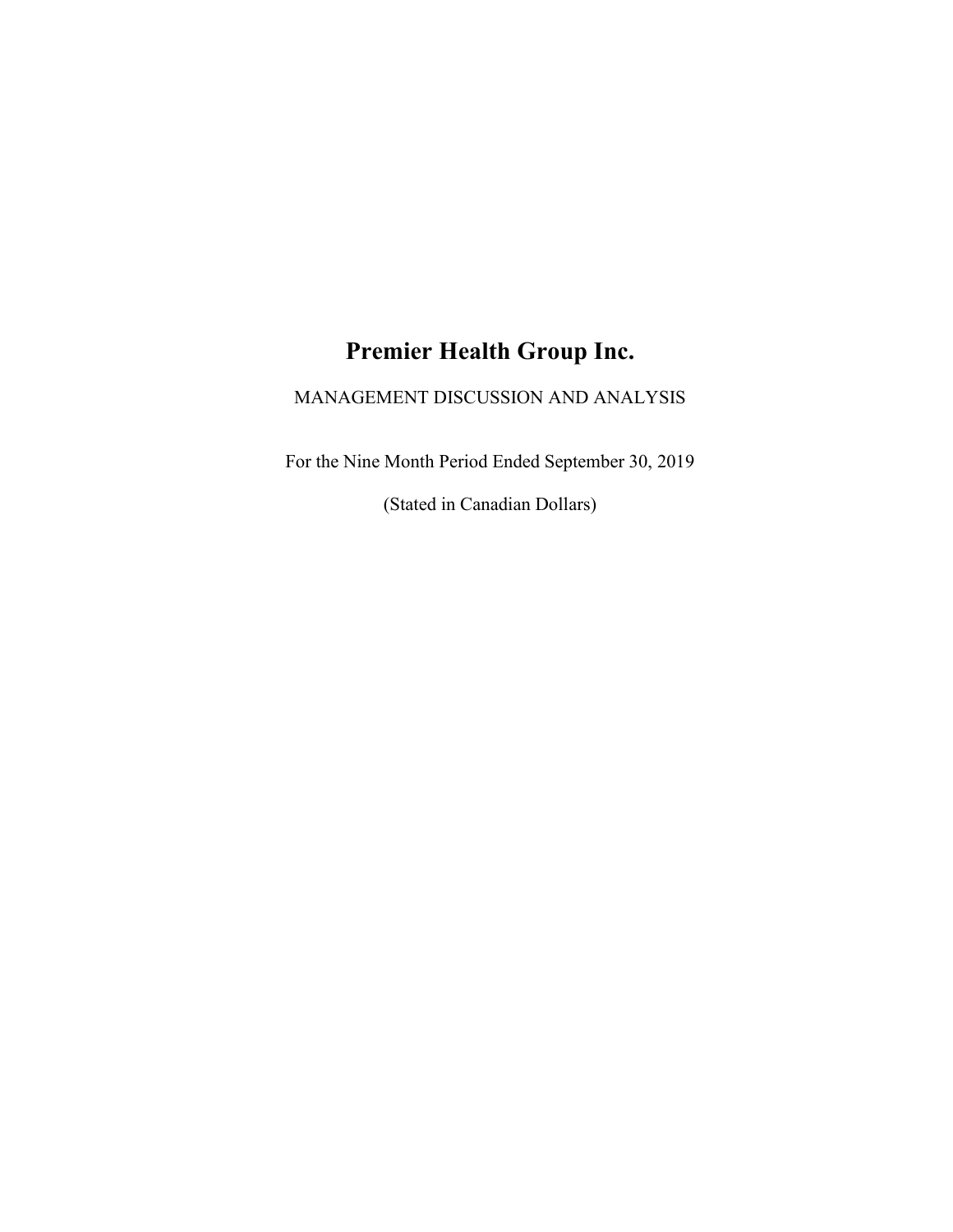# **INTRODUCTION**

# **Basis of Discussion & Analysis**

This management's discussion and analysis ("MD&A") for Premier Health Group Inc. ("Premier Health" or the "Company") is dated as of November 29, 2019 and should be read in conjunction with the Company's unaudited condensed consolidated interim financial statements for the nine-month period ended September 30, 2019, and the related notes thereto. The condensed consolidated interim financial statements were prepared in accordance with International Financial Reporting Standards ("IFRS") as issued by the International Standards Board ("IASB"). All dollar amounts are in Canadian dollars, unless otherwise indicated.

All statements other than statements of historical fact in this MD&A are forward-looking statements. These statements represent the Company's intentions, plans, expectations and beliefs as of the date hereof, and are subject to risks, uncertainties and other factors of which many are beyond the control of the Company. These factors could cause actual results to differ materially from such forward-looking statements. Readers should not place undue reliance on these forward-looking statements. The Company undertakes no obligation to publicly revise these forward-looking statements to reflect subsequent events or circumstances.

Additional information relating to the Company can be located on the SEDAR website at www.sedar.com.

# **General**

The Company was incorporated on September 19, 2013 under the Business Corporations Act (British Columbia) as Proelium MMA Acquisition Corp., a wholly owned subsidiary of Web Watcher Systems Ltd. ("Web Watcher"). The Company became a reporting issuer as a result of the plan of arrangement carried out by Web Watcher dated October 23, 2013. On July 9, 2015, the Company changed its name to Premier Health Services Inc. and on September 18, 2015 changed to its current name Premier Health Group Inc.

On June 17, 2016, the Company completed acquisition (99.9%) of a multidisciplinary rehabilitation business located in Santiago, Dominican Republic ("Clinicas"). The acquisition price was \$1,931,700 CND (US\$ 1,500,000). The purchase price is supported by the audited financial statements of Clinicas as of December 31, 2014 and 2015. The acquisition was financed by convertible promissory note in the amount of US\$ 1,500,000 (the "Note"). Note is a 5-year, 8.5% interest bearing, due on June 17, 2021. The holder of the Promissory Note has the right to convert (at any time) any outstanding balance of the principal and interest of the Promissory Note into common shares of the Company at \$0.25 per share. The Company had the right to prepay any amount of the outstanding principal and the interest of the Note without a penalty before the due date of the Note. The Note is secured by a general security agreement.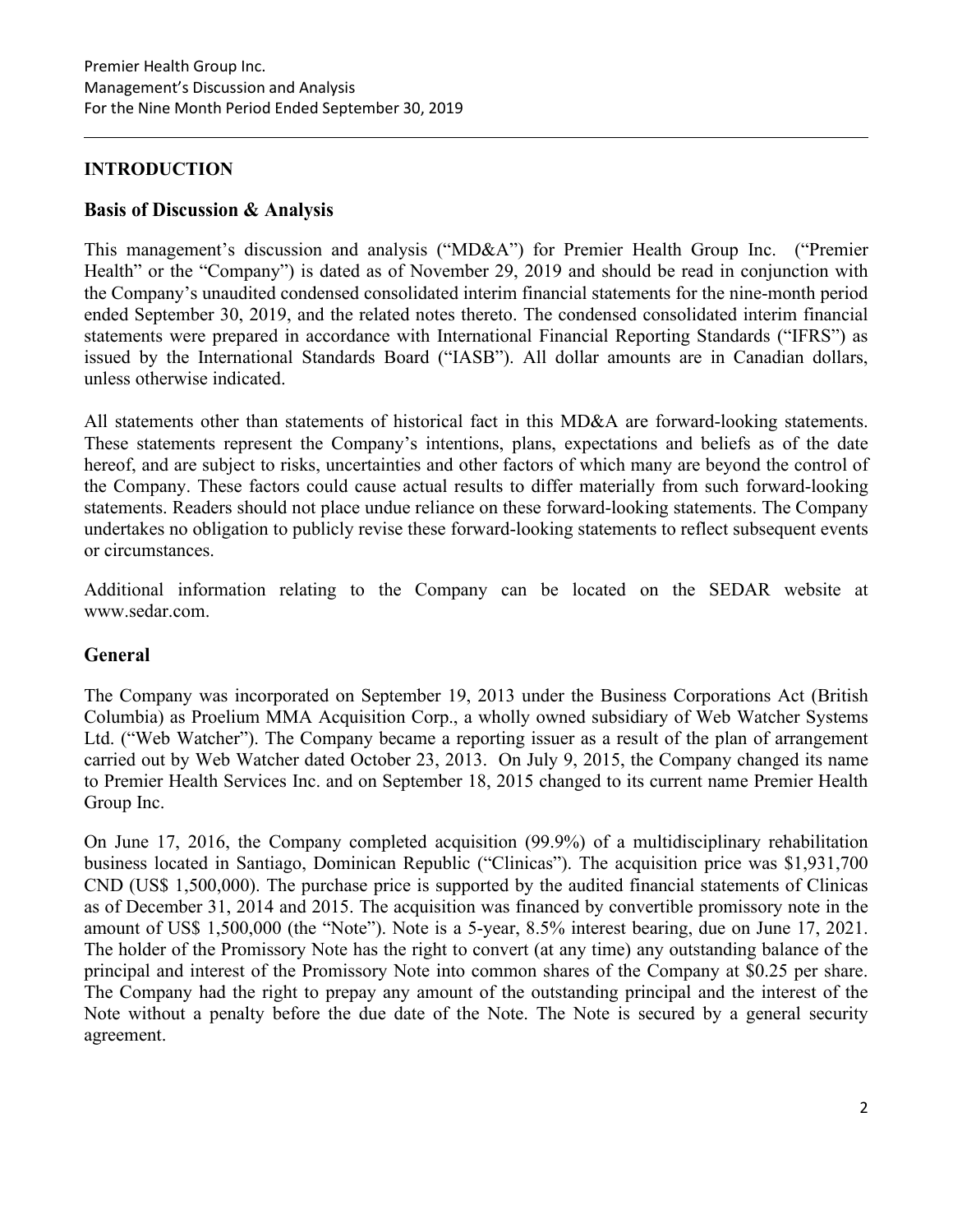On April 17, 2018, the Company entered into a share purchase agreement with the Company's former CEO, who is also the former sole shareholder of Clinicas (the "Purchaser"). The Purchase Agreement was entered into as a prerequisite to entering into an acquisition agreement that would result in a change of control of the Company. The terms of the Purchase Agreement are detailed in Note 11 of the financial statements for the year ended December 31, 2018. This Purchase Agreement constituted a discontinued operation involving the loss of control of Clinicas by the Company as at December 31, 2017. During the year ended December 31, 2018, the Purchase Agreement was not executed. A subsequent settlement agreement was entered into April 1, 2019 (the "Settlement Agreement"). As a result of the Settlement Agreement, the loss of control of Clinicas constitutes a discontinued operation of the Company and all of the assets and liabilities of Clinicas have been classified as held-for-sale as at March 31, 2019 and December 31, 2018. This resulted in a net liability of \$158,289 (December 31, 2018 - \$139,372) from discontinued operation as at March 31, 2019.

On July 25, 2018, the Company completed a non-brokered private placement raising aggregate gross proceeds of \$3,555,000 on issuance issued of an aggregate of 14,220,000 Common Shares at a subscription price of \$0.25 per Common Share.

On August 1, 2018, the Company completed the acquisition of all the issued and outstanding shares of HealthVue Ventures Ltd. ("HealthVue") thereof in consideration of \$1,000,000 in cash and an aggregate of 12,000,000 common shares of the Company at a deemed price of \$0.25 per share, of which 10,800,000 of such shares are restricted from trading with 1/6 released from the restriction every 6 months commencing January 30, 2019.

On August 14, 2018 the Company had issued 4,000,000 stock options to Directors, Officers, Consultants and employees exercisable at \$0.50 per share for a five-year term from date of grant.

On January 28, 2019, the Company completed the acquisition of all the issued and outstanding shares of Cloud Practice Inc. ("Cloud Practice") thereof in consideration of \$2,000,000 in cash and an aggregate of 3,947,368 common shares of the Company at a deemed price of \$0.76 per share, of which 3,947,368 of such shares are restricted from trading with 1/2 released from the restriction every 6 months commencing July 28, 2019.

On February 4, 2019 the Company had issued 2,350,000 stock options to Consultants and employees exercisable at \$0.76 per share for a five-year term from date of grant.

On April 1, 2019, the Company entered into a settlement agreement with the Company's former CEO, who is also the former sole shareholder of Clinicas, to complete the full transfer of the Company's 99.9% ownership of Clinicas and the forgiveness of the convertible debenture held by the former CEO issued on the original purchase of 99.9% of Clinicas (the "Settlement Agreement").

As part of the Settlement Agreement, the Company completed the following:

• On April 1, 2019, as part of the settlement, the convertible debenture was forgiven. The amount of debenture outstanding as of March 31, 2019 was \$2,347,569 with \$880,845 recorded in equity, and the balance of \$1,466,724 in liabilities. As at June 30, 2019, the convertible debenture is no longer outstanding (*Note 10*),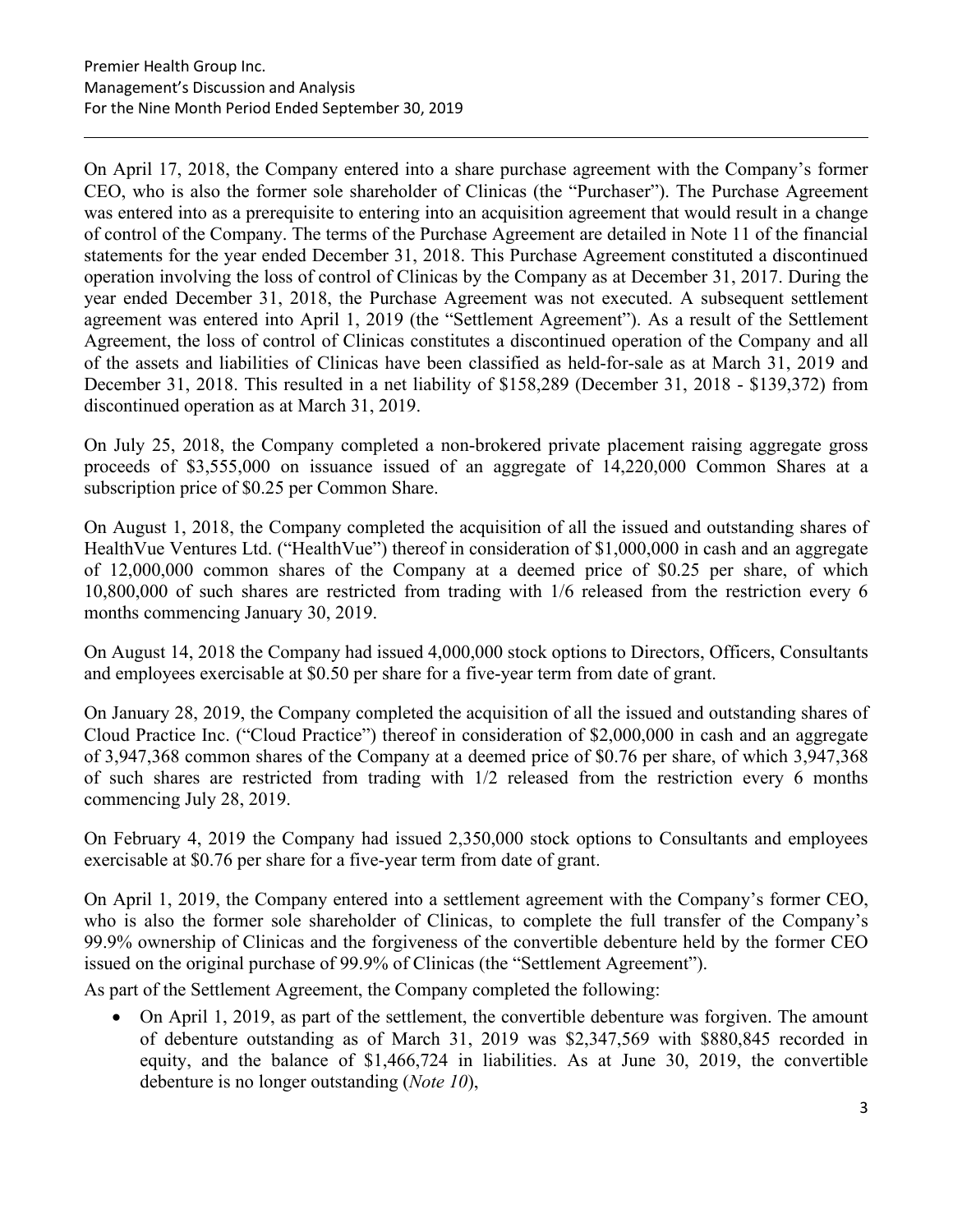- on April 1, 2019, the Company assigned to the Purchaser's company, Benras Holdings Inc., the following promissory notes as security for, and in full and final satisfaction of any amount owed by the Company to the Purchaser: (i) a promissory note dated February 20, 2018 plus interest owed to the Company by the former CFO and a company owned by the former CFO with an amount outstanding as at December 31, 2018 of \$43,001, and (ii) a promissory note dated February 20, 2018 in the amount of \$220,000 plus interest owed to the Company by Explorinvest Capital Corp., a company partially owned by the former CFO of the Company (*Note 1*),
- on May 16, 2019, the Company issued 400,000 common shares at a deemed price of \$0.48, and
- on July 26, 2019, the Company issued 75,000 common shares at a deemed price of \$0.48.

On April 26, 2019, the Company closed the first tranche of a non-brokered private placement of 3,050,134 common shares for gross proceeds of \$1,982,610 (\$0.65 per common share). Each unit consisted of one common share and one-half of one common share purchase warrant of the Company. Each whole warrant is exercisable into one common share of the Company at an exercise price of \$1.00 until April 26, 2021.

On May 16, 2019, the Company closed the second tranche of a non-brokered private placement of 684,553 common shares for gross proceeds of \$444,960 (\$0.65 per common share). Each unit consisted of one common share and one-half of one common share purchase warrant of the Company. Each whole warrant is exercisable into one common share of the Company at an exercise price of \$1.00 until May 16, 2021.

On July 17, 2019, the Company completed the acquisition of all of the issued and outstanding shares of two pharmacies ("Pharmacies") based in Metro Vancouver, B.C. In consideration for the acquisition, the Company paid \$1,022,998 in cash, issued 3,432,384 common shares of the Company at a deemed price of \$0.7269 per share, and issued 343,926 performance share units of the Company (each performance share shall vest into one common share without any payment on July 31, 2020, if certain earnings milestones for the pharmacies are met).

On July 17, 2019, the Company had issued 200,000 stock options to employees of the Company, exercisable at \$0.32 per share for a five-year term from date of grant.

On August 20, 2019, the Company had issued 2,400,000 stock options to consultants of the Company, exercisable at \$0.25 per share for a five-year term from date of grant.

On September 30, 2019, the Company closed a non-brokered private placement of 5,250,000 common shares for gross proceeds of \$2,100,000 (\$0.40 per common share). Each unit consisted of one common share and one-half of one common share purchase warrant of the Company. Each whole warrant is exercisable into one common share of the Company at an exercise price of \$0.65 until September 30, 2021.

Our head office registered, and records office is located at 810-789 W Pender Street, Vancouver, British Columbia, V6C 1H2, Canada.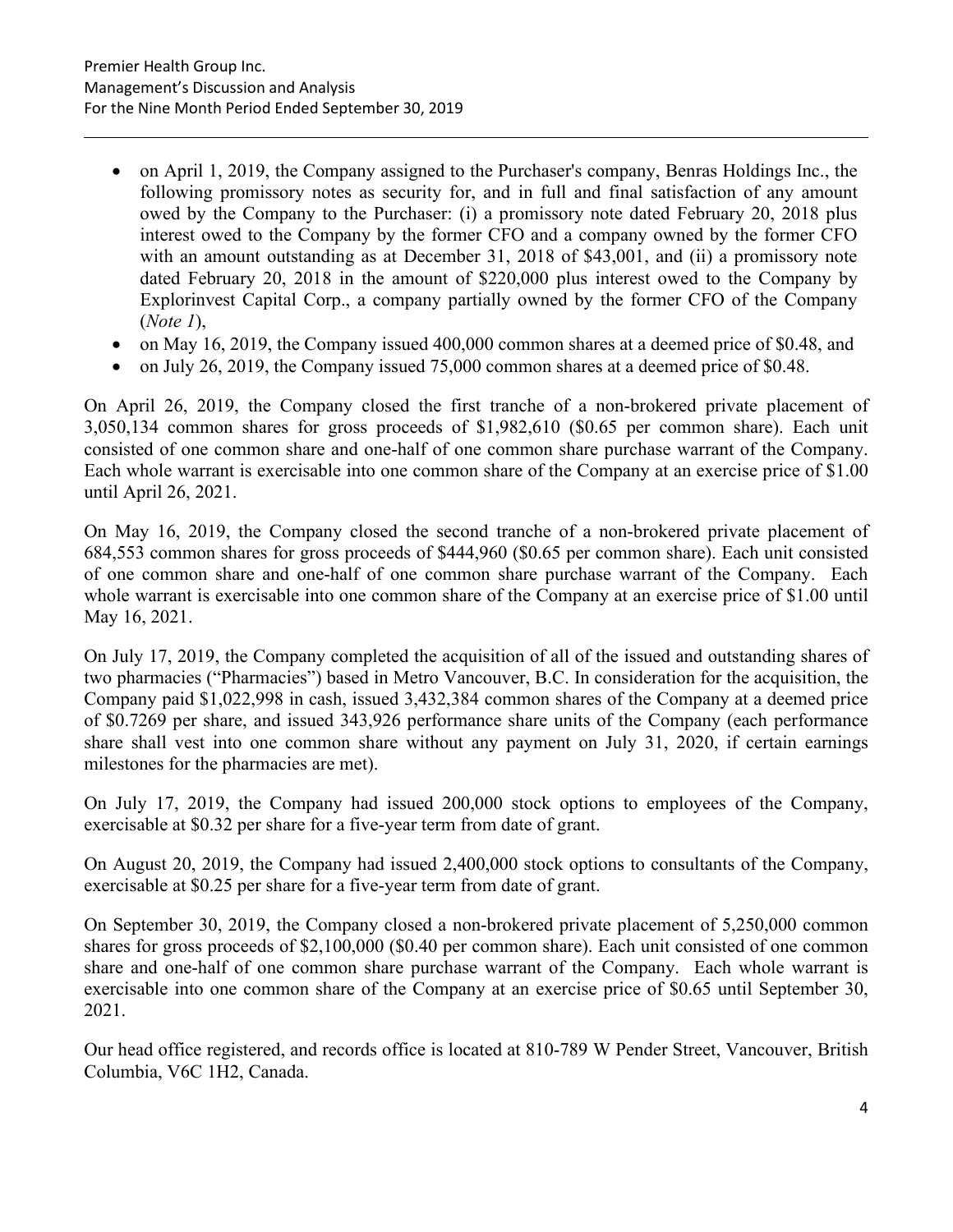# **THE COMPANY AND BUSINESS**

# **Company Overview**

The Company was incorporated under the Business Corporations Act (British Columbia) on September 19, 2013. On August 1, 2018, the Company acquired HealthVue. On January 28, 2019, the company acquired Cloud Practice. On July 17, 2019, the company acquired two Pharmacies. The Company's main revenue is generated from the operation and management of both primary care clinics, pharmacies and from the sale of healthcare software using a software as a service ("SAAS") model.

HealthVue provides telemedicine visits remotely and full-service family practice from its multiple clinic locations throughout the Lower Mainland in British Columbia. The clinics are fully digitized and interconnected using the latest in healthcare technology. HealthVue has been one of the pioneers of incorporating bricks and mortar locations with telemedicine as a form of healthcare delivery to their patients.

Cloud Practice is a technology company that offers cloud-based electronic medical records software, medical billing software and an online patient portal for medical clinics using a SAAS model. Cloud Practice services over 315 clinics across Canada, 3000 doctors and has approximately 3 million patient charts in their database.

The Pharmacies' main business is the retailing of prescription drugs, over-the-counter drugs, and other front store items. In addition to product retailing, the Pharmacies provide clinical services like med reviews and compounding services.

Premier Health, in conjunction with Cloud Practice, is focused on developing proprietary technology to deliver quality healthcare through the combination of connected primary care clinics, telemedicine, and an artificial intelligence (AI) enabled patient portal. The Company is planning to aggressively grow its patient base through acquisition and organic growth over the next 12 months. Premier Health is planning on acquiring, and/or partnering with, other businesses and technologies that complement its business plan. This patient centric approach has been very well received and the company will continue to find ways to improve access to convenient and efficient healthcare.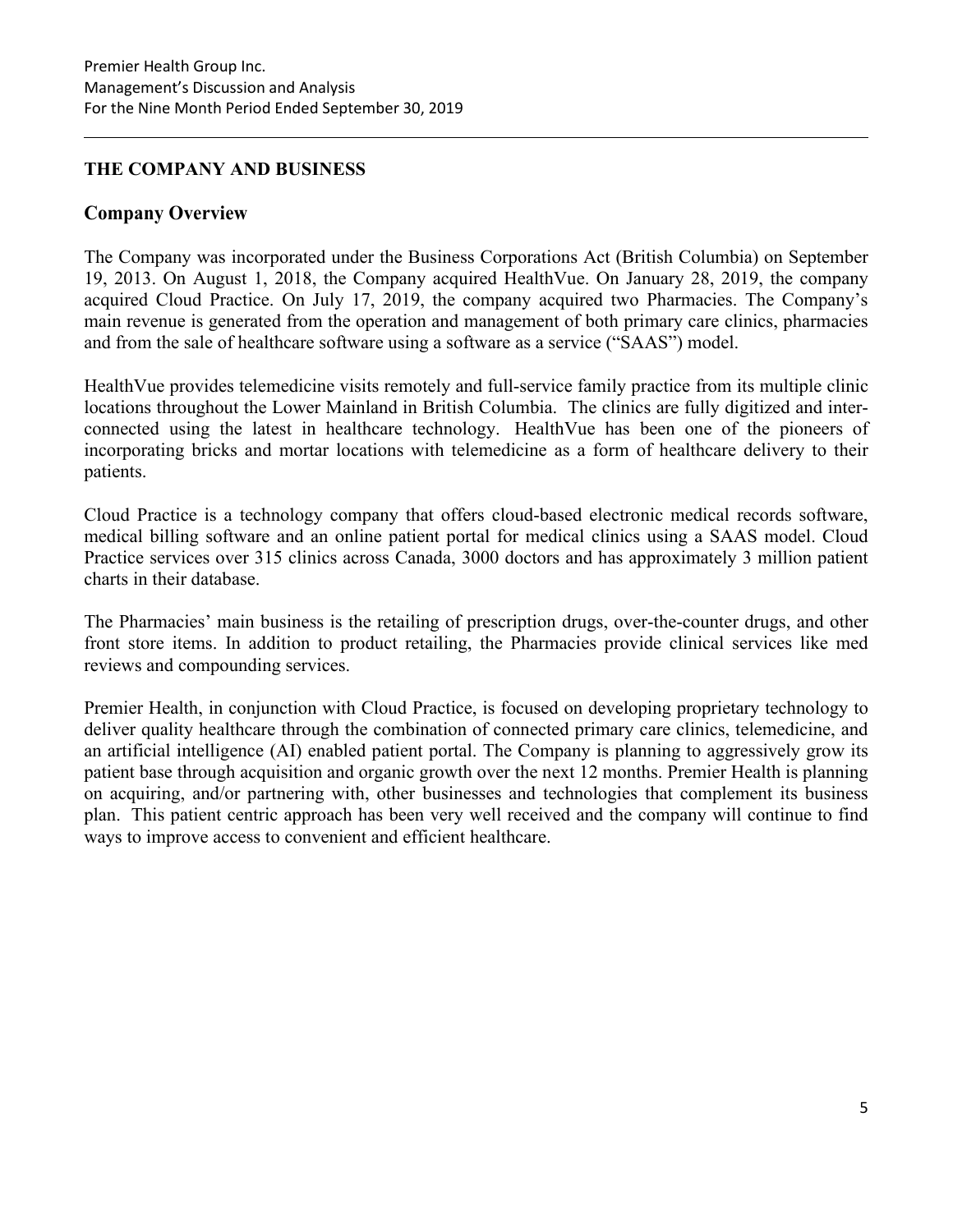# **SELECTED QUARTERLY INFORMATION**

|                          | 03 2019       | Q2 2019     | Q1 2019     | 04 2018     | 03 2018    | 02 2018                  | Q1 2018    | 04 2017    |
|--------------------------|---------------|-------------|-------------|-------------|------------|--------------------------|------------|------------|
|                          |               |             | (1)         | (1)         | (1)        | (1)                      | (1)        | (1)        |
| Revenue                  | (2, 165, 217) | (1,061,569) | (1,100,330) | (763, 468)  | (438,080)  | (56, 573)                | (49,737    | (57, 020)  |
| Fees paid to             |               |             |             |             |            |                          |            |            |
| Doctors                  | 494,340       | 534,506     | 648,752     | 564,357     | 323,041    | -                        | ۰          |            |
| Cost of goods sold       | 671,929       |             |             |             |            | $\overline{\phantom{a}}$ |            |            |
| Expenses                 | 1,802,576     | 1,454,679   | 1,842,650   | 1,740,777   | 857,032    | 128,707                  | 128,277    | 490,962    |
| Other (income)           |               |             |             |             |            |                          |            |            |
| expense                  | 6,047         | 152,975     | (37, 819)   | 94,064      | (28, 377)  | 38,609                   | 38,423     | (28, 685)  |
| Net income (loss)        |               |             |             |             |            |                          |            |            |
| for the period           | (809, 675)    | (1,080,591) | (1,353,253) | (1,635,730) | (713, 616) | (167, 316)               | (166, 700) | (187, 626) |
| Income (Loss) per        |               |             |             |             |            |                          |            |            |
| common share             | (0.01)        | (0.02)      | (0.02)      | (0.06)      | (0.25)     | (0.01)                   | (0.00)     | (0.01)     |
| Total assets             | 18,959,140    | 10,412,258  | 10,383,908  | 6,423,328   | 6,655,638  | 302,995                  | 343,082    | 410,810    |
| <b>Total liabilities</b> | 5,881,738     | 426,133     | 3,908,694   | 2,218,491   | 1,765,236  | 1,593,041                | 1,464,540  | 1,369,953  |
| Dividends                |               |             |             |             |            |                          |            |            |
| declared                 |               |             |             |             |            |                          |            |            |

The following financial data has been prepared in accordance with IFRS:

(1) These amounts are shown including the revenues and expenses from the discontinued operations.

For the three-month period ended September 30, 2019 the Company incurred a loss of \$809,675 as compared to net loss of \$713,616 for the same period in 2018. The Company reported revenues for the three months ended September 30, 2019 of \$2,165,217 (2018: \$438,080). The net loss for the period ended September 30, 2019 was mainly due to \$459,934 (2018: \$336,389) of stock based compensation; \$494,340 (2018: \$323,041) of fees paid to doctors; \$671,929 (2018: \$Nil) of cost of goods sold; 827,503 (2018: \$164,175) of wages & salaries; 72,934 (2018: \$21,517) of professional fees, and \$90,360 (2018: \$138,975) of marketing and advertising.

# **SELECTED ANNUAL INFORMATION**

|                                   | 2018        | 2017                     | 2016        |
|-----------------------------------|-------------|--------------------------|-------------|
| Revenue                           | (1,201.548) | $\overline{\phantom{0}}$ |             |
| Expenses                          | 3,655,944   | 726,204                  | 305,866     |
| Other (income) expense            | (142, 719)  | (612, 399)               | 1,838,036   |
| Loss from discontinued operations | 86.247      | 73,715                   | 161,299     |
| Net income (loss) for the period  | (2,683,362) | (187, 520)               | (2,305,201) |
| Income (Loss) per common share    | (0.06)      | (0.02)                   | (0.17)      |
| Total assets                      | 6,423,328   | 410,810                  | 758,806     |
| Total liabilities                 | 2,218,491   | 1,369,953                | 1,433,349   |
| Dividends declared                |             | $\overline{\phantom{a}}$ |             |

The consolidated financial statements have been prepared in accordance with IFRS as issued by the International Accounting Standards Board ("IASB") and interpretations of the International Financial Reporting Interpretations Committee ("IFRIC").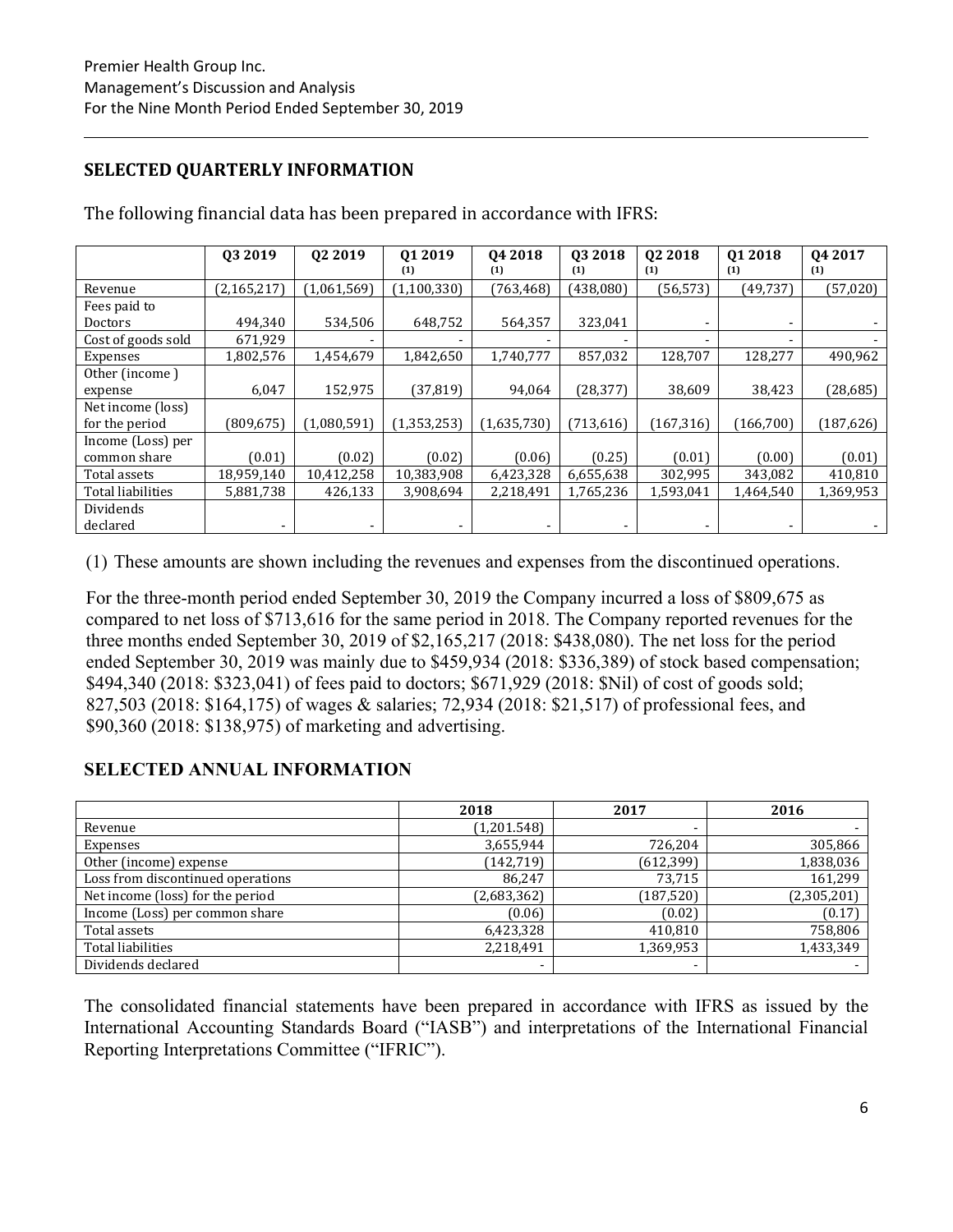The consolidated financial statements are presented in Canadian dollars, which is the functional currency of the parent Company and its subsidiaries. These consolidated financial statements have been prepared on a historical cost basis, except for certain financial instruments classified as fair value through profit or loss, and available-for-sale, which are stated at their fair value. In addition, these consolidated financial statements have been prepared using the accrual basis of accounting, except for certain cash flow information.

# **FINANCIAL POSITION**

At September 30, 2019, the Company had current assets of \$3,341,994 and current liabilities of \$1,769,781. At September 30, 2019, the Company had working capital of \$1,572,213 compared to working capital of \$158,720 at December 31, 2018. The Company has to rely upon the sale of equity securities primarily through private placements for the cash required for acquisition and operating expenses.

# **Additional Disclosure for Venture issuers without Significant Revenue**

In the nine-month period ending September 30, 2019, the Company has generated \$4,327,116 in revenue from the Healthvue clinics and the new Cloud Practice and Pharmacies subsidiaries compared to \$438,080 for the period ended September 30, 2018. The net loss in the period included is mainly due to the non-cash expense of stock based compensation of \$1,225,841 and current accretion and interest of the debenture in the amount of \$86,330, physician fees in the amount of \$1,677,598, cost of goods sold of \$671,929, wages & salaries in the amount of \$1,845,413, professional fees in the amount of \$305,272, and marketing fees in the amount of \$858,767. The other variables pertain to foreign exchange gain of \$37,819 and loss from the sale of Clinicas of \$175,942.

# **LIQUIDITY AND CAPITAL RESOURCES**

# **Changes in Cash Position**

|                                                     | <b>For the Nine Month Period Ended</b> |            |
|-----------------------------------------------------|----------------------------------------|------------|
|                                                     | September 30,<br>September 30,<br>2019 |            |
|                                                     | \$                                     | \$         |
| Cash (used in) /provided by:                        |                                        |            |
| Net cash (used in) operating activities             | (1,686,433)                            | (633, 586) |
| Net cash (used in) provided by investing activities | (2,092,692)                            | (678, 665) |
| Net cash provided by financing activities           | 2,737,395                              | 3,455,000  |
| Increase (decrease) in cash                         | (1,041,730)                            | 2,142,749  |
| Cash, beginning of period                           | 1,055,543                              | 451        |
| Cash, ending of period                              | 13,813                                 | 2,143,200  |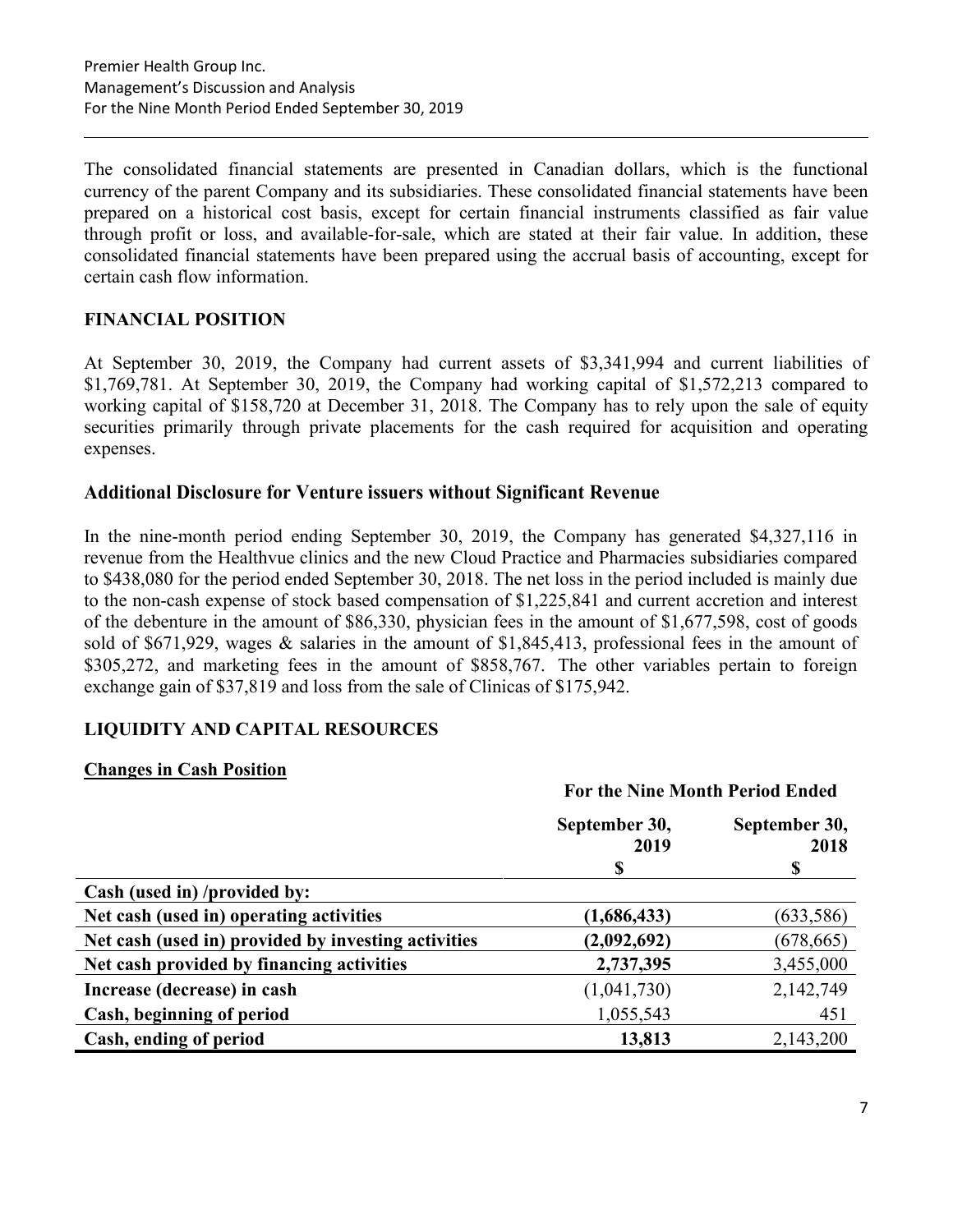The Company had cash of \$13,813 at September 30, 2019 compared to \$2,143,200 at September 30, 2018. During the period ended September 30, 2019, the Company had cash outflows from operations of (\$1,686,433) compared to cash outflows of (\$633,586) in 2018. The cash on hand of \$13,813 at September 30, 2019, did not include \$2,100,000 in subscription receivable received by the Company during the month of October 2019.

Cash used in investing activities during the period ended September 30, 2019 was (\$2,092,692) compared to cash used by investing activities of (\$678,665) for the period ended September 30, 2018, which was mainly due to payments towards the acquisition of Cloud Practice and the Pharmacies in 2019. During the period ended September 30, 2019, the Company paid (\$2,000,000) in cash as part of the consideration paid for the acquisition of Cloud Practice and (\$1,022,998) in cash as part of the consideration paid for the acquisition of the Pharmacies. Additionally, the Company received an amount of \$200,000 for a refundable deposit paid on a potential acquisition that was not executed and recorded a loss on the sale of Clinicas in the amount of \$152,975.

Cash provided by financing activities during the period ended September 30, 2019 was \$2,737,395 compared to cash provided in financing activities of \$3,455,000 for the period ended September 30, 2018, mainly due to proceeds from the issuance of shares in the amount of \$4,527,570 net of share issuance cost paid in cash in the amount of (\$108,186) and the exercise of options in the amount of \$700,000. Out of the \$4,527,570 share issuance proceeds, \$2,100,000 was receivable as at September 30, 2019. This subscription receivable was subsequently received by the Company after September 30, 2019.

# **OFF-BALANCE SHEET ARRANGEMENTS**

The Company has no off-balance sheet arrangements.

# **PROPOSED TRANSACTIONS**

There are no proposed transactions that have not been disclosed herein.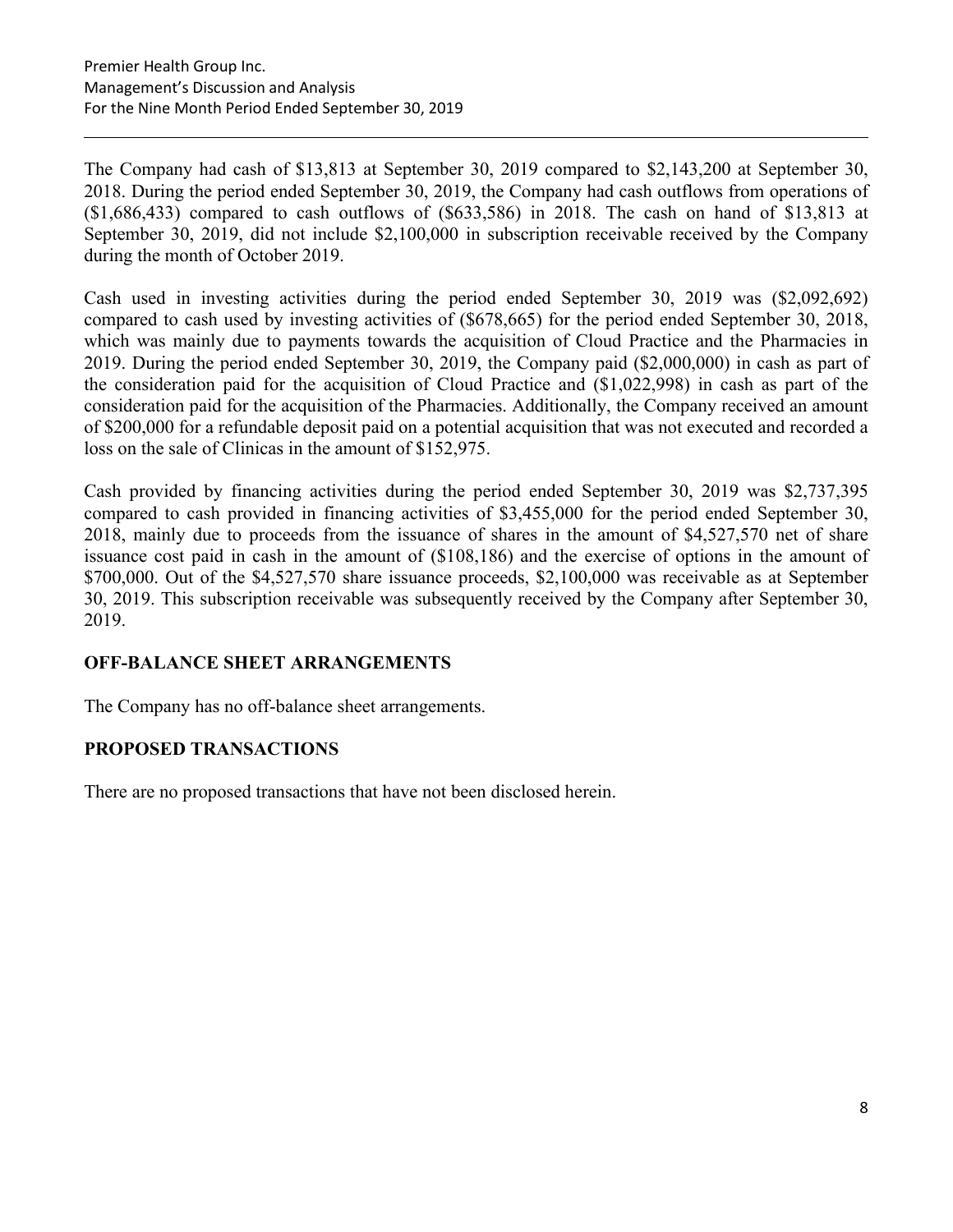# **SHARE CAPITAL**

- a) **Authorized:** unlimited common shares without par value
- b) **Share Capital:** As at September 30, 2019, the issued share capital comprises 80,703,470 (December 31, 2018 – 61,664,031) common shares.

# *During the 9-month period ended September 30, 2019:*

- On January 28, 2019, the Company issued 3,947,368 common shares at a price of \$0.76 for the business acquisition of Cloud Practice (Note 3).
- On March 7, 2019, the Company issued 600,000 common shares at a price of \$0.50 through the exercise of options.
- On April 26, 2019, the Company closed the first tranche of a non-brokered private placement of 3,050,134 common shares for gross proceeds of \$1,982,610 (\$0.65 per common share). Each unit consisted of one common share and one-half of one common share purchase warrant of the Company. Each whole warrant is exercisable into one common share of the Company at an exercise price of \$1.00 until April 26, 2021.

In connection with this private placement, agents were paid cash commissions of \$108,186 and issued 161,520 agent's warrants. Each agent's warrant is exercisable into one additional common share at an exercise price of \$1.00 until April 26, 2021. The Company incurred \$108,186 in share issuance costs (excluding the fair value of agent warrants granted) related to this private placement. The agent's warrants have a fair value equal to \$46,684 (see note 13(c) for further information on the fair value calculation). The value of the agent's warrants was recorded as a share issuance cost and as a credit to Reserves.

- On May 16, 2019, the Company closed the second tranche of a non-brokered private placement of 684,553 common shares for gross proceeds of \$444,960 (\$0.65 per common share). Each unit consisted of one common share and one-half of one common share purchase warrant of the Company. Each whole warrant is exercisable into one common share of the Company at an exercise price of \$1.00 until May 16, 2021.
- On May 16, 2019, the Company issued 400,000 common shares at a deemed price of \$0.48 as part of the settlement agreement to complete the full transfer of the Company's 99.9% ownership of Clinicas and the forgiveness of the convertible debenture held by the former CEO issued on the original purchase of 99.9% of Clinicas (see Note 12 for further information on the Settlement Agreement).
- On July 17, 2019, the Company issued 3,432,384 common shares at a price of \$0.7269 for the business acquisition of two pharmacies based in Metro Vancouver, B.C. (Note 3)
- On July 26, 2019, the Company issued 75,000 common shares at a deemed price of \$0.48 as part of the settlement agreement to complete the full transfer of the Company's 99.9% ownership of Clinicas and the forgiveness of the convertible debenture held by the former CEO issued on the original purchase of 99.9% of Clinicas (see Note 12 for further information on the Settlement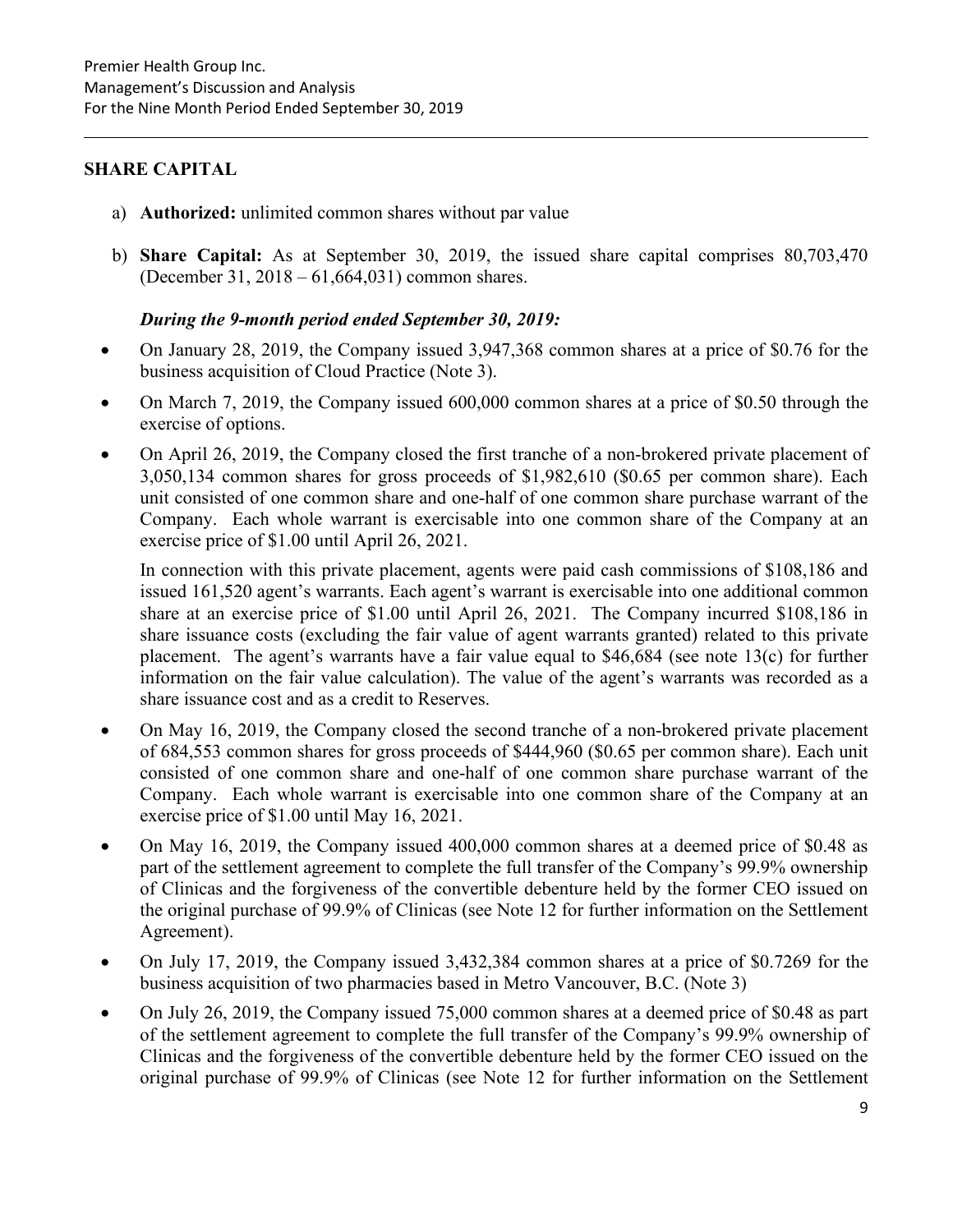Agreement).

- On September 26, 2019, the Company issued 1,600,000 common shares at a price of \$0.25 through the exercise of options.
- On September 30, 2019, the Company closed a non-brokered private placement of 5,250,000 common shares for gross proceeds of \$2,100,000 (\$0.40 per common share). Each unit consisted of one common share and one-half of one common share purchase warrant of the Company. Each whole warrant is exercisable into one common share of the Company at an exercise price of \$0.65 until September 30, 2021.

In connection with this private placement, agents were paid cash commissions of \$136,000 and issued 340,000 agent's warrants. Each agent's warrant is exercisable into one additional common share at an exercise price of \$0.65 until September 30, 2021. The Company incurred \$136,000 in share issuance costs (excluding the fair value of agent warrants granted) related to this private placement. The agent's warrants have a fair value equal to \$62,566 (see note 13(c) for further information on the fair value calculation). The value of the agent's warrants was recorded as a share issuance cost and as a credit to Reserves

# *During the year ended December 31, 2018:*

- On July 25, 2018, the Company closed a non-brokered private placement of 14,220,000 common shares for gross proceeds of \$3,555,000 (\$0.25 per common share).
- On August 1, 2018, the Company issued 12,000,000 common shares at a price of \$0.25 for the business acquisition of HealthVue Ventures Ltd. (Note 3)
- On October 9, 2018, the Company issued 500,000 common shares for marketing and advertising expense valued at \$435,000 (\$0.87 per common share).

# *During the year ended December 31, 2017:*

- On September 20, 2017, the Company issued 200,000 common shares at a price of \$1 per share for debt settlement of \$200,000 (US\$145,520). The debt settled was a portion of the interest accrued on the convertible note (Notes 9,10).
- On September 20, 2017, the Company issued 7,000 common shares at a price of \$1 per share to the CFO of the Company, for cash.

# c) **Agent's Warrants**

On April 26, 2019, 161,520 agent's warrants were issued in connection with a private placement. Each agent's warrant is exercisable into one additional common share at an exercise price of \$1.00 until April 26, 2021. The agent's warrants have a 2-year expiry date from the date of issue. The fair value of the agent's warrants at the issue date was \$46,684, of which \$46,684 was recorded as a share issuance cost and as a credit to Reserves in the period ended June 30, 2019.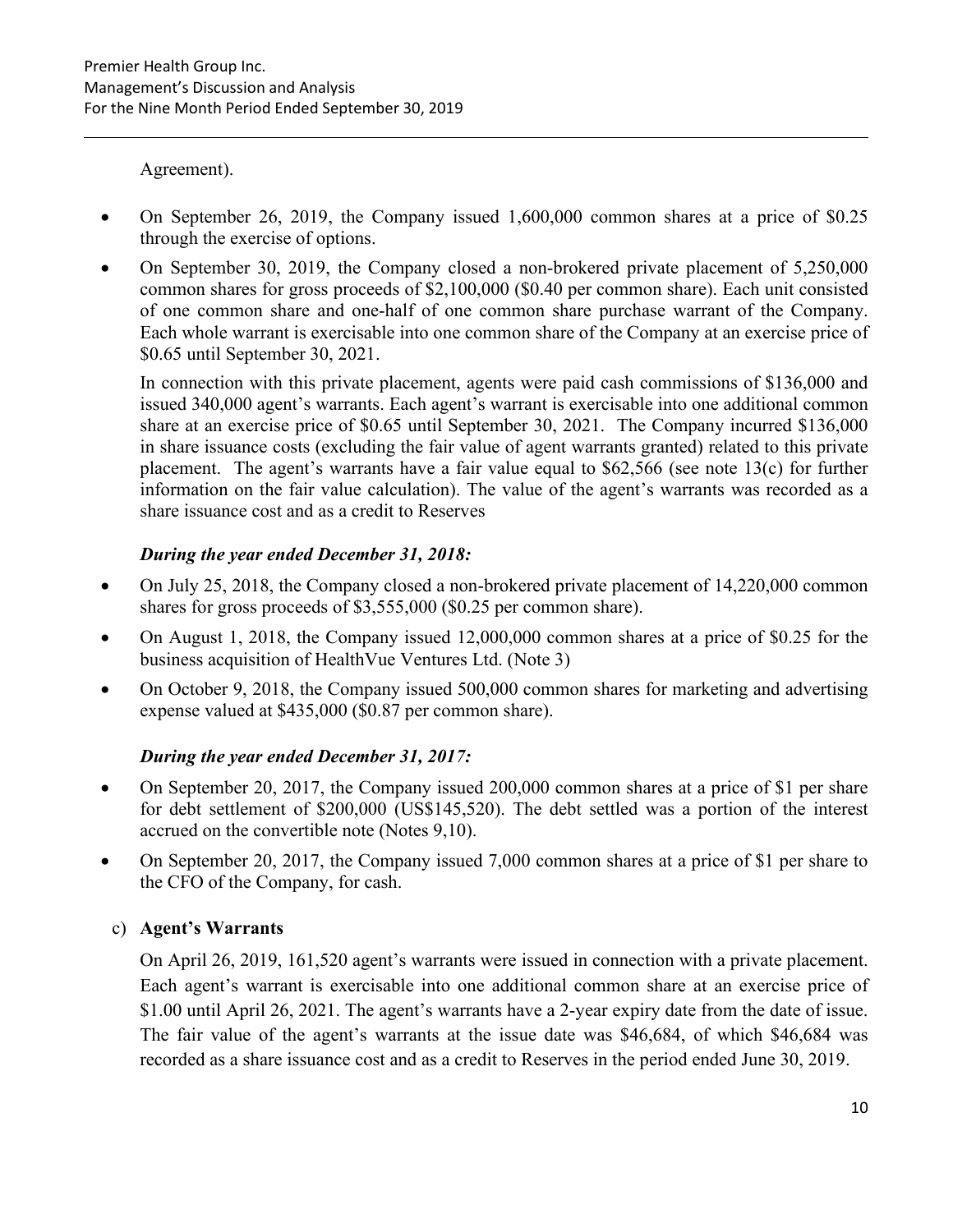The agent's warrant pricing model used an average risk-free rate of 1.57%, estimated life of 2 years, volatility of 100% and dividend yield of 0%.

On September 30, 2019, 340,000 agent's warrants were issued in connection with a private placement. Each agent's warrant is exercisable into one additional common share at an exercise price of \$0.65 until September 30, 2021. The agent's warrants have a 2-year expiry date from the date of issue. The fair value of the agent's warrants at the issue date was \$62,566, of which \$62,566 was recorded as a share issuance cost and as a credit to Reserves in the period ended September 30, 2019.

The agent's warrant pricing model used an average risk-free rate of 1.49%, estimated life of 2 years, volatility of 100% and dividend yield of 0%.

*The following is a summary of agent's warrants activities during the year ended December 31, 2018 and period ending September 30, 2019:* 

|                                       |                                  | September 30, 2019                              | December 31, 2018                |                                          |  |
|---------------------------------------|----------------------------------|-------------------------------------------------|----------------------------------|------------------------------------------|--|
|                                       | Number of<br>Agent's<br>Warrants | Weighted<br>Average<br><b>Exercise Price \$</b> | Number of<br>Agent's<br>Warrants | Weighted<br>Average<br>Exercise Price \$ |  |
| Balance outstanding beginning of year |                                  |                                                 |                                  |                                          |  |
| Agent's warrants Issued               | 501,520                          | 0.76                                            |                                  | -                                        |  |
| Agent's warrants Exercised            |                                  |                                                 |                                  | -                                        |  |
| Balance outstanding end of period     | 501,520                          | \$ 0.76                                         |                                  | -                                        |  |

During the 9-month period ending September 30, 2019, 501,520 agent's warrant were issued, and none were exercised.

*As at September 30, 2019, the Company had the following agent's warrants outstanding, all of which are exercisable at September 30, 2019:* 

|             |                       | <b>Remaining Life</b> |                    |
|-------------|-----------------------|-----------------------|--------------------|
| Outstanding | <b>Exercise Price</b> | (Years)               | <b>Expiry Date</b> |
| 161,520     | \$1.00                | 1.57                  | April 26, 2021     |
| 340,000     | \$0.65                | 2.00                  | September 30, 2021 |
| 501,520     |                       | 1.79                  |                    |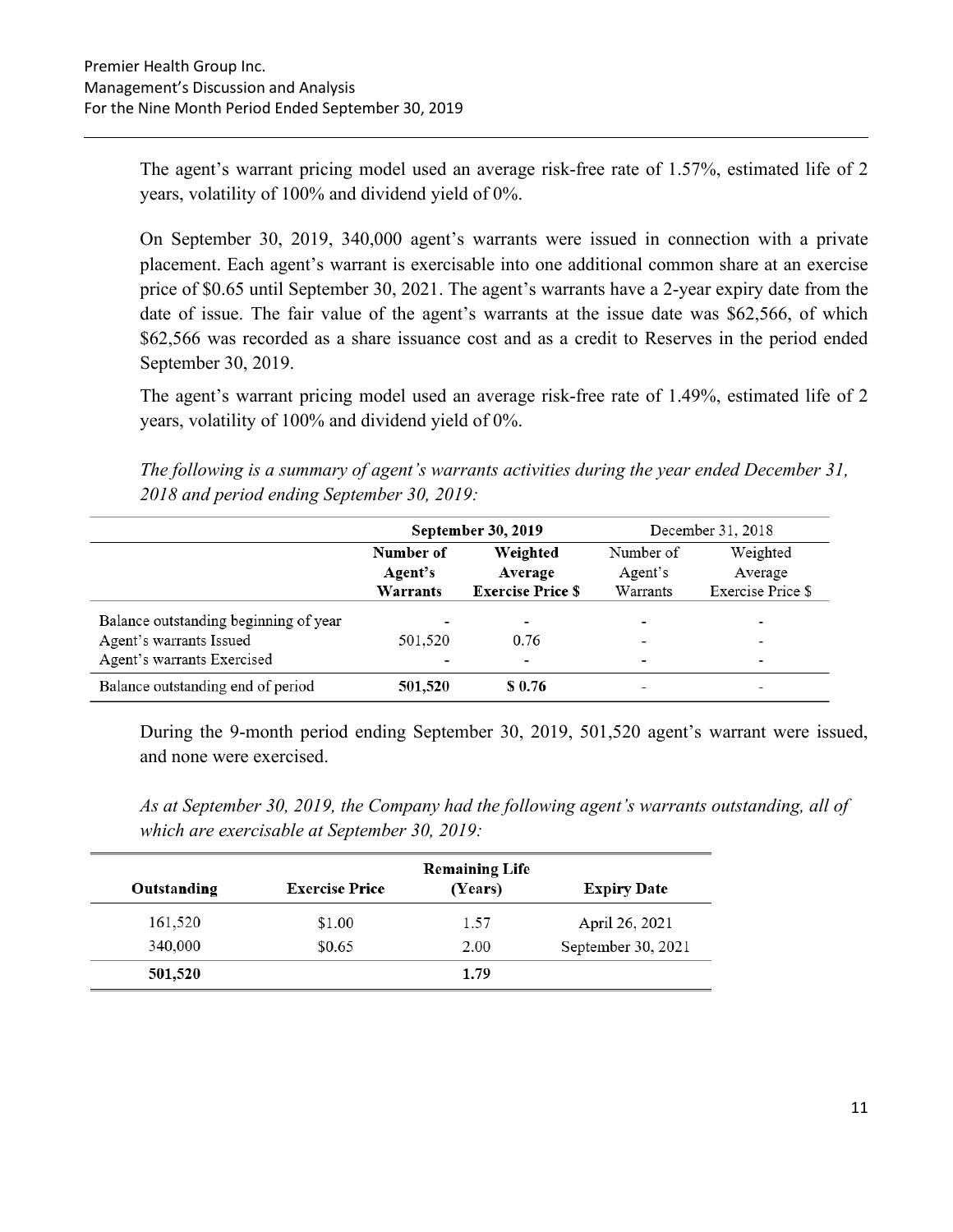#### d) **Shareholders' Warrants**

On April 26, 2019, 1,525,067 shareholders' warrants were issued in connection with a private placement. Each shareholders' warrant is exercisable into one additional common share at an exercise price of \$1.00 until April 26, 2021.

On May 16, 2019, 342,277 shareholders' warrants were issued in connection with a private placement. Each shareholders' warrant is exercisable into one additional common share at an exercise price of \$1.00 until May 16, 2021.

On September 30, 2019, 2,625,000 shareholders' warrants were issued in connection with a private placement. Each shareholders' warrant is exercisable into one additional common share at an exercise price of \$0.65 until September 30, 2021.

*The following is a summary of shareholders' warrants activities during the year ended December 31, 2018 and period ending September 30, 2019:* 

|                                       |                            | September 30, 2019       |                          | December 31, 2018        |
|---------------------------------------|----------------------------|--------------------------|--------------------------|--------------------------|
|                                       | Number of<br>Shareholders' | Weighted<br>Average      |                          | Weighted<br>Average      |
|                                       | Warrants                   | <b>Exercise Price \$</b> | Warrants                 | Exercise Price \$        |
| Balance outstanding beginning of year |                            | $\overline{\phantom{a}}$ | $\overline{\phantom{0}}$ | $\overline{\phantom{a}}$ |
| Shareholders' warrants Issued         | 4,492,344                  | 0.80                     | ٠                        | ۰                        |
| Shareholders' warrants Exercised      |                            | -                        | $\overline{\phantom{a}}$ | $\overline{\phantom{0}}$ |
| Balance outstanding end of period     | 4,492,344                  | 0.80                     |                          |                          |

During the 9-month period ending September 30, 2019, 4,492,344 shareholders' warrants were issued, and none were exercised.

*As at September 30, 2019, the Company had the following agent's warrants outstanding, all of which are exercisable at September 30, 2019:* 

|             |                       | <b>Remaining Life</b> |                    |
|-------------|-----------------------|-----------------------|--------------------|
| Outstanding | <b>Exercise Price</b> | (Years)               | <b>Expiry Date</b> |
| 1,525,067   | \$1.00                | 1.57                  | April 26, 2021     |
| 342,277     | \$1.00                | 1.63                  | May 16, 2021       |
| 2,625,000   | \$0.65                | 2.00                  | September 16, 2021 |
| 4,492,344   | \$0.80                | 1.83                  |                    |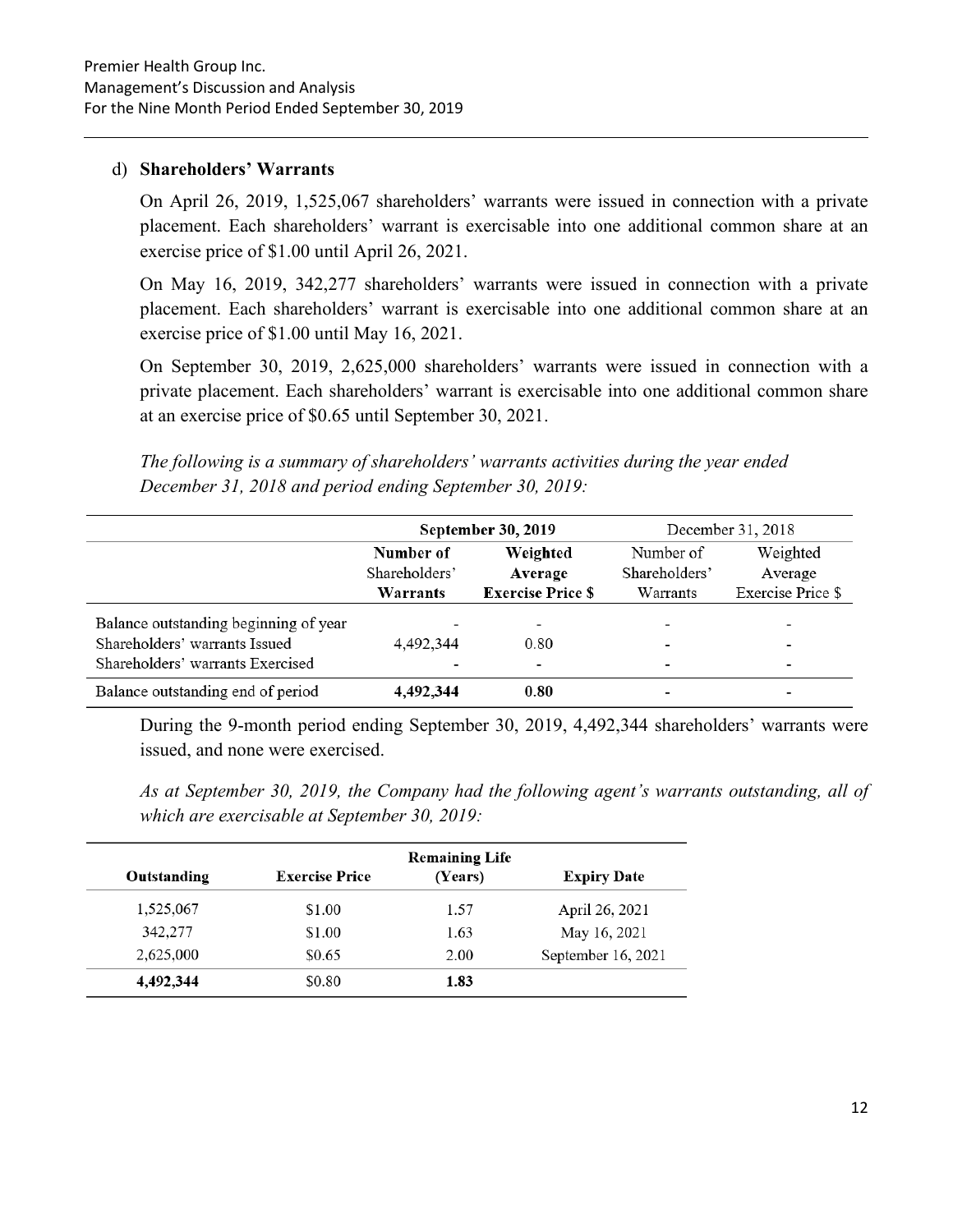#### e) **Escrow shares**

As at September 30, 2019, the Company has 12,606,068 common shares held in escrow.

*Escrow shares will be released as follows:* 

- 1,800,000 shares on January 1, 2020, and the same amount released each six months thereafter until the last 1,800,000 are released on August 1, 2021.
- 1,973,684 shares on January 28, 2020.
- 686,477 shares on January 17, 2020, and the same amount released each four months thereafter until the last 686,477 are released on May 17, 2021.

# f) **Stock Options**

The Company has adopted an incentive stock option plan (the "Option Plan") which provides that the Board of Directors of the Company may from time to time, in its discretion, and in accordance with the applicable stock exchange's requirements, grant to directors, officers, employees and consultants to the Company, non-transferable options to purchase common shares. Pursuant to the Option Plan, the number of common shares reserved for issuance will not exceed 10% of the issued and outstanding common shares of the Company. Options granted under the Option Plan can have a maximum exercise term of 5 years from the date of grant. Vesting terms will be determined at the time of grant by the Board of Directors.

# *The following grants were made during the 9-month period ended September 30, 2019:*

On February 4, 2019, 300,000 options were granted to consultants of the Company, exercisable at \$0.76 per share. The options vest 4 months after the grant and have a five-year expiry date from the date of grant. The fair value of the options at grant date was \$181,116, of which \$181,116 was recorded in the period ended September 30, 2019 based on vesting conditions.

On February 4, 2019, 2,050,000 options were granted to employees of the Company, exercisable at \$0.76 per share. The options shall vest 25% every 6 months, commencing on August 4, 2019. The options have a five-year expiry date from the date of grant. The fair value of the options at grant date was \$1,237,623, of which \$748,431 was recorded in the period ended September 30, 2019 based on vesting conditions.

On July 17, 2019, 200,000 options were granted to employees of the Company, exercisable at \$0.32 per share. The options shall vest 25% every 6 months, commencing on January 16, 2020. The options have a five-year expiry date from the date of grant. The fair value of the options at grant date was \$47,736, of which \$10,134 was recorded in the period ended September 30, 2019 based on vesting conditions.

On August 20, 2019, 1,000,000 options, exercisable at \$0.50 per share, were cancelled. The fair value of the options at grant date was \$245,950, of which (\$245,950) (\$245,950 in the period ended December 31, 2018) was recorded in the period ended September 30, 2019.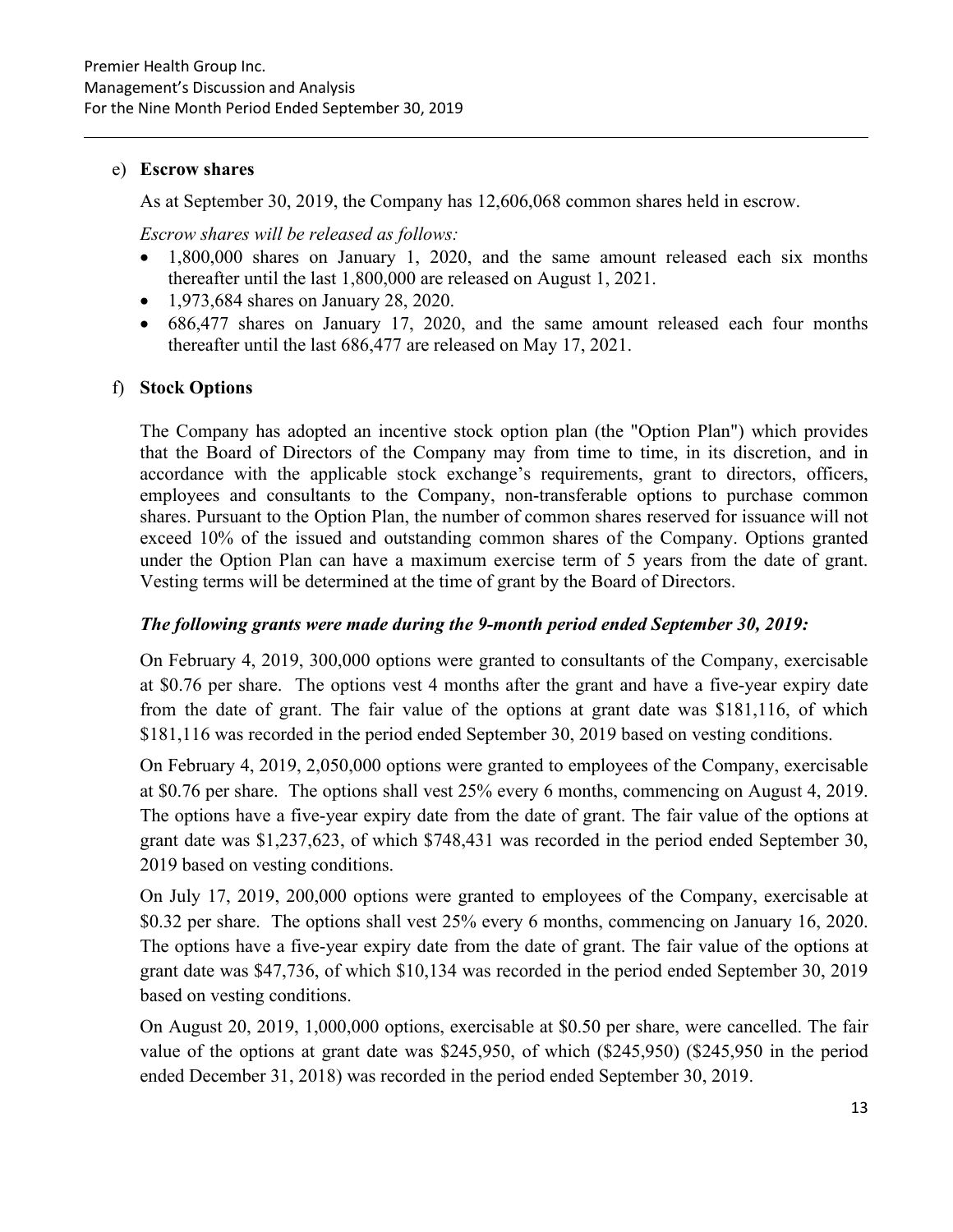On August 20, 2019, 2,400,000 options were granted to consultants of the Company, exercisable at \$0.25 per share. The options vested immediately. The options have a five-year expiry date from the date of grant. The fair value of the options at grant date was \$446,829, of which \$446,829 was recorded in the period ended September 30, 2019 based on vesting conditions.

The option pricing model used an average risk-free rate of 1.50%, estimated life of 5 years, volatility of 100% and dividend yield of 0%.

# *The following grants were made during the year ended December 31, 2018:*

On August 13, 2018, 3,200,000 options were granted to consultants and officers of the Company, exercisable at \$0.50 per share. The options vest 4 months after the grant and have a five-year expiry date from the date of grant. The fair value of the options at grant date was \$787,041, of which all was recorded in the period ended December 31, 2018 based on vesting conditions.

On August 13, 2018, 800,000 options were granted to employees of the Company, exercisable at \$0.50 per share. The options shall vest 25% every 6 months, commencing on February 13, 2019. The options have a five-year expiry date from the date of grant. The fair value of the options at grant date was \$196,760, of which \$85,281 (\$77,973 in the period ended December 31, 2018) was recorded in the period ended September 30, 2019 based on vesting conditions.

The option pricing model used an average risk-free rate of 2.19%, estimated life of 5 years, volatility of 100% and dividend yield of 0%.

|                                       | September 30, 2019 |                          |           | December 31, 2018        |  |
|---------------------------------------|--------------------|--------------------------|-----------|--------------------------|--|
|                                       | Number of          | Weighted                 | Number of | Weighted                 |  |
|                                       | Options            | Average                  | Options   | Average                  |  |
|                                       |                    | <b>Exercise Price \$</b> |           | Exercise Price \$        |  |
|                                       |                    |                          |           |                          |  |
| Balance outstanding beginning of year | 4,000,000          | 0.50                     |           | $\overline{\phantom{a}}$ |  |
| Options Granted                       | 4,950,000          | 0.49                     | 4,000,000 | 0.50                     |  |
| <b>Options Cancelled</b>              | (1,000,000)        | 0.50                     |           |                          |  |
| Options Exercised                     | (600,000)          | 0.50                     | -         | $\overline{\phantom{0}}$ |  |
| Options Exercised                     | (1,600,000)        | 0.25                     |           | -                        |  |
| Balance outstanding end of period     | 5,750,000          | \$ 0.57                  | 4,000,000 | \$ 0.50                  |  |

*The following is a summary of option activities during the year ended December 31, 2018 and period ending September 30, 2019:* 

During the 9-month period ending September 30, 2019, 4,950,000 options were granted, 1,000,000 were cancelled, and 2,200,000 options were exercised. Subsequent to September 30, 2019, 300,000 options were granted to consultants of the Company at an exercise price of 0.40.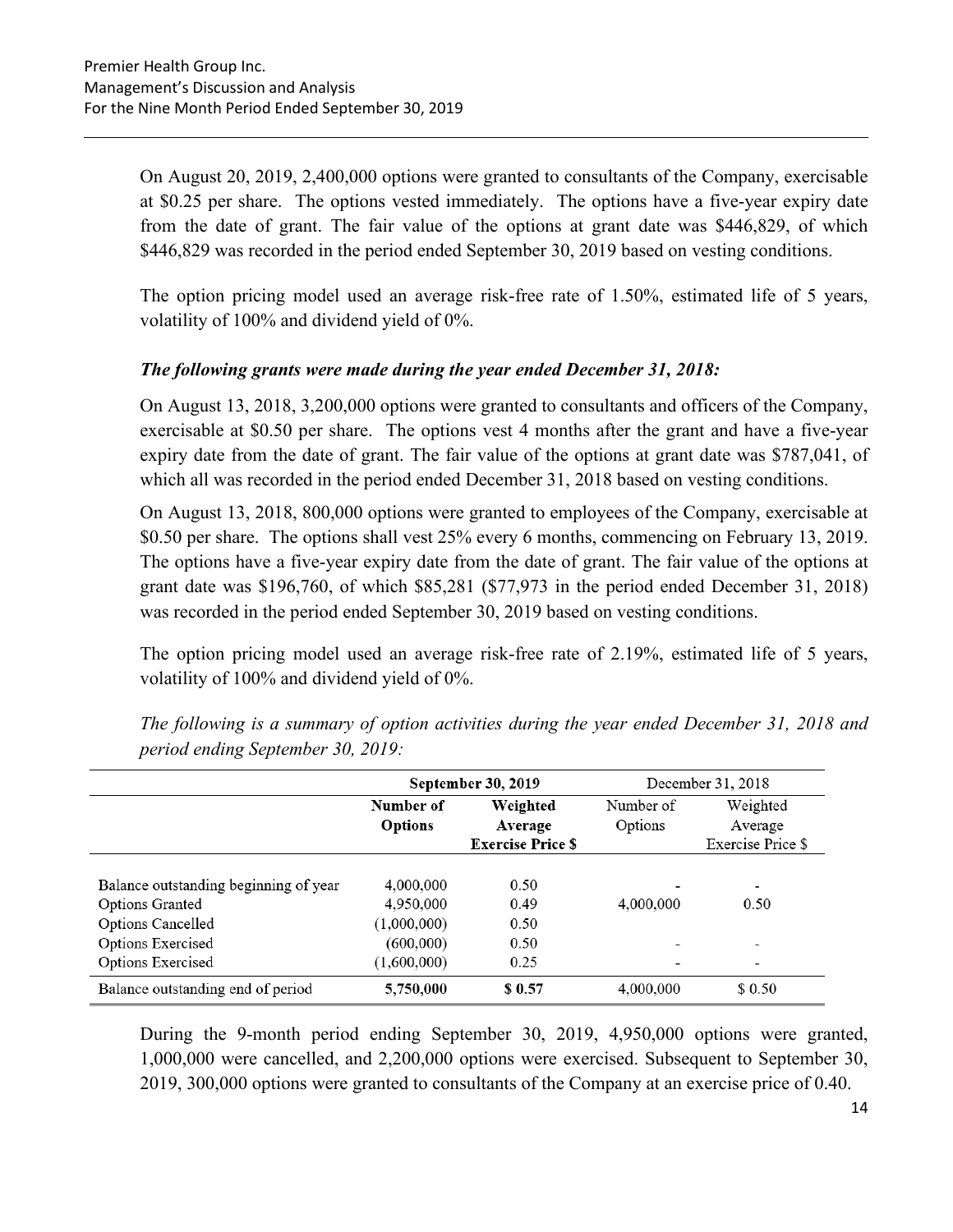|             |             |                       | <b>Remaining Life</b> |                    |  |  |  |
|-------------|-------------|-----------------------|-----------------------|--------------------|--|--|--|
| Outstanding | Exercisable | <b>Exercise Price</b> | (Years)               | <b>Expiry Date</b> |  |  |  |
| 2,400,000   | 2,000,000   | \$0.50                | 3.87                  | August 12, 2023    |  |  |  |
| 2,350,000   | 812,500     | \$0.76                | 4.35                  | February 3, 2024   |  |  |  |
| 200,000     | -           | \$0.32                | 4.80                  | July 16, 2024      |  |  |  |
| 800,000     | 800,000     | \$0.25                | 4.89                  | August 19, 2024    |  |  |  |
| 5,750,000   | 3,612,500   |                       | 4.24                  |                    |  |  |  |

*As at September 30, 2019, the Company had the following stock options outstanding and exercisable:*

#### **CAPITAL DISCLOSURES**

The Company's future capital requirements will depend on many factors, including, among others, its ability to earn cash flow from operations. Should the Company wish to pursue current and future business opportunities, additional funding will be required. If additional funds are raised through the issuance of equity securities, the percentage ownership of current shareholders will be reduced, and such equity securities may have rights, preferences, or privileges senior to those of the holders of the Company's common stock. No assurance can be given that additional financing will be available, or that it can be obtained on terms acceptable to the Company and its shareholders. If adequate funds are not available, the Company may not be able to meet its contractual requirements.

#### **FINANCIAL INSTRUMENTS AND RISK MANAGEMENT**

The Company's financial instrument consist of cash, accounts receivable, deposits on investments, accounts payable, amounts due from and to related parties, notes receivable, and convertible notes receivable.

The Company's cash and marketable securities are measured at fair value under the fair value hierarchy based on level one quoted prices in active markets for identical assets or liabilities. The Company's accounts receivable, accounts payable, amounts due and from related parties, notes receivable and convertible notes receivable have amortized costs that approximate their fair value due to their short terms to maturity. The net liabilities from discontinued operations are recorded at fair value due to their short-term to maturity. The Company's other financial instruments, being the convertible debenture, is measured at amortized cost.

The Company's risk exposures and the possible impact of these expenses on the Company's financial instruments are summarized below: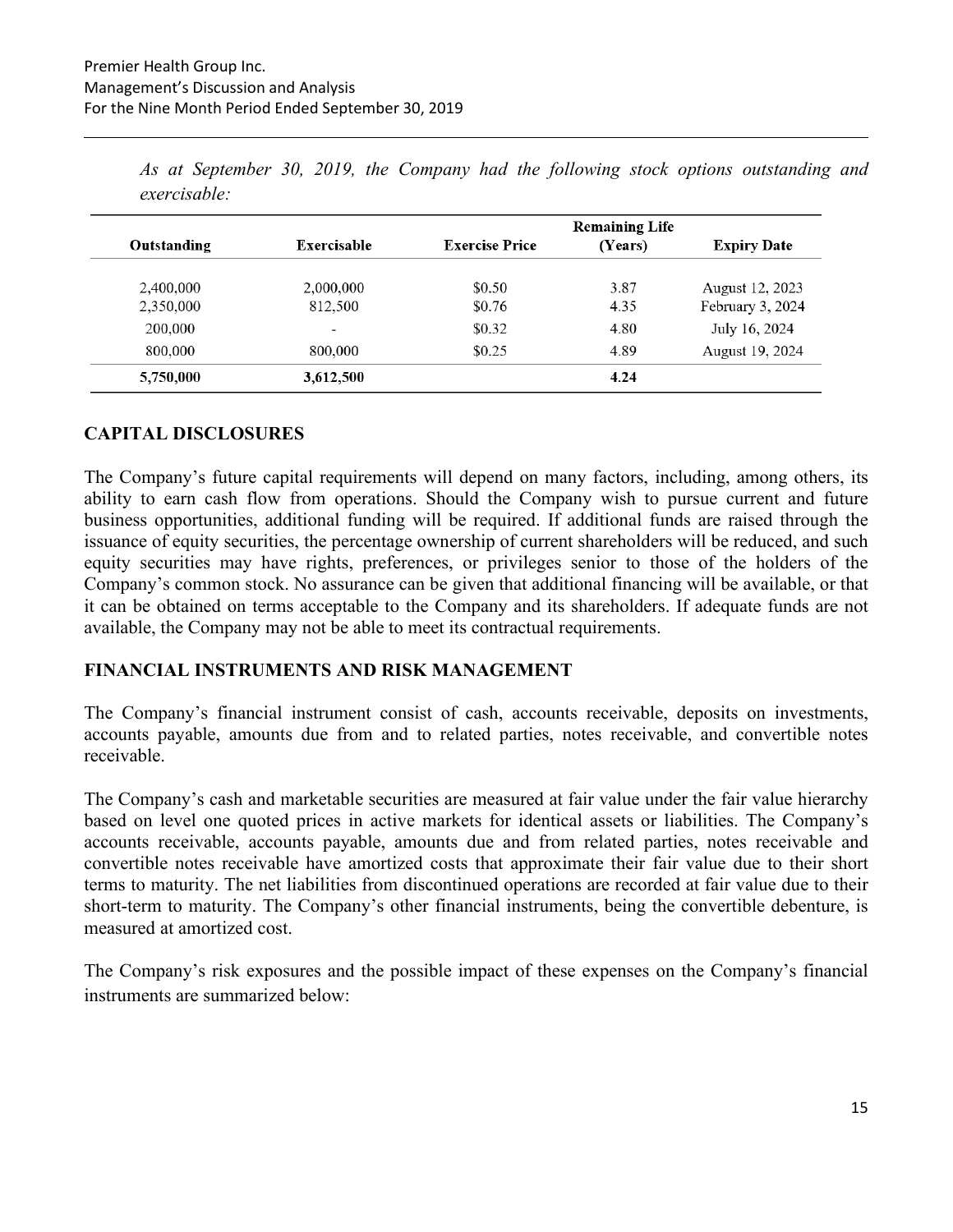# **Credit Risk**

Credit risk is the risk that one party to a financial instrument will cause a loss for the other party by failing to discharge an obligation. As of September 31, 2019, the Company is exposed to credit risk to the extent that its clients become unable to meet their payment obligations. Trade receivables include amounts receivables from the sale of services and GST receivables.

# **Liquidity Risk**

Liquidity risk is the risk that an entity will encounter difficulty in meeting obligations associated with financial liabilities. The Company's approach to managing liquidity risk is to ensure that it will have sufficient liquidity to meet liabilities when due. As at September 30, 2019, the Company did have sufficient cash on hand to meet its current liabilities but continues to need to source different methods of financing.

#### **Market Risk**

Market risk is the risk of loss that may arise from changes in market factors such as interest rates, foreign exchange rates, and commodity and equity prices.

#### **a) Interest rate risk**

Interest risk is the risk that the fair value or future cash flows will fluctuate as a result of changes in market risk. The Company's sensitivity to interest rates is insignificant.

# **b) Currency risk**

Currency risk is the risk that the fair value or future cash flows of a financial instrument denominated in a foreign currency will fluctuate because of changes in foreign exchange rates. The Company operates internationally, which gives rise to the risk that cash flows may be adversely impacted by exchange rate fluctuations. Amounts subject to currency risks are primarily cash, accounts receivable, accounts payable and loans that are held in foreign currency. The Company has not entered into any foreign exchange contracts to hedge this risk.

#### **c) Price risk**

The Company is exposed to price risk with respect to equity prices, since the Company possesses investments in publicly traded securities. The Company closely monitors those prices to determine the appropriate course of action to be taken. The maximum exposure to the Company is the fair value of its marketable securities, which have been recorded at \$1.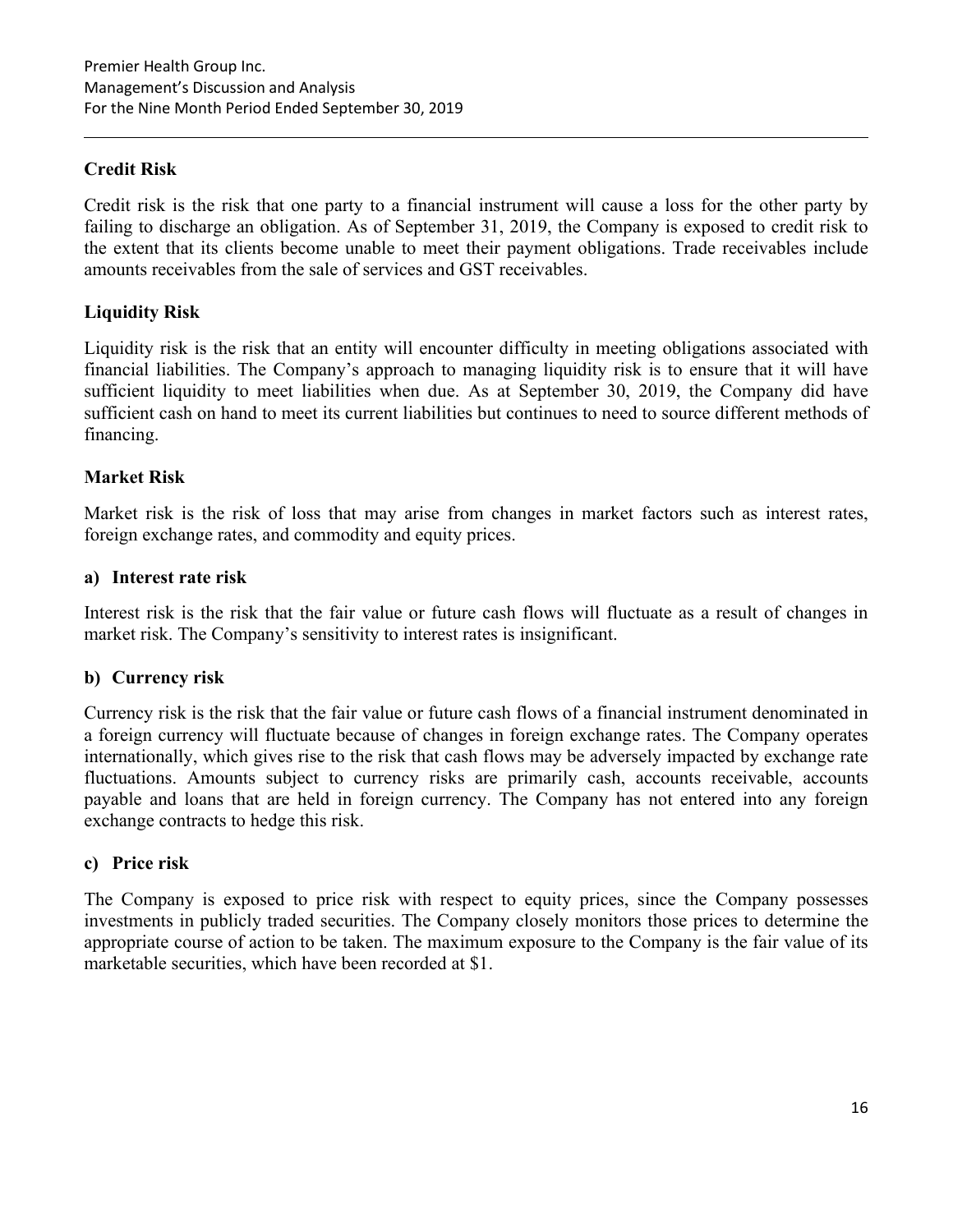# **RELATED PARTY TRANSACTIONS**

Key management personnel are those persons having authority and responsibility for planning, directing and controlling the activities of the Company, directly or indirectly. Key management personnel include the Company's executive officers and Board of Director members.

The aggregate values of transactions relating to key management personnel were as follows:

|                                                                                                                                                                                                                                                                                                                                                                                            |   | September<br>30, 2019                                                                         |    | September<br>30, 2018                                             |
|--------------------------------------------------------------------------------------------------------------------------------------------------------------------------------------------------------------------------------------------------------------------------------------------------------------------------------------------------------------------------------------------|---|-----------------------------------------------------------------------------------------------|----|-------------------------------------------------------------------|
| Management fees to the former CFO<br>Administration fees paid to a company owned by the former CFO<br>Rent paid to a company owned by the former CFO<br>Salaries paid to the CEO<br>Salaries paid to the CFO<br>Salaries paid to the COO<br>Consulting fees to the former CEO, included in loss from discontinued operations (Note 12)<br>Stock-based compensation to the CEO, CFO and COO | S | $\overline{\phantom{a}}$<br>٠<br>180,000<br>75,000<br>75,000<br>-<br>$\overline{\phantom{0}}$ | -S | 21,000<br>3,000<br>3,000<br>60,000<br>25,000<br>12,138<br>174,181 |
| Accretion and interest expense on convertible debenture to the former CEO (Note 10)                                                                                                                                                                                                                                                                                                        |   | 86,330                                                                                        |    | 230,959                                                           |

As at March 31, 2019, and December 31, 2019, the Company had \$43,001 (December 31, 2018 - \$43,001) due from the former CFO and a company owned by the former CFO. The former CFO is also a director of the Company. This amount is non-interest bearing. This amount owing to the Company by the former CFO was assigned to the former CEO, as part of the settlement agreement entered on April 1, 2019 (Refer to Note 12 for further details). As at September 30, 2019, no amounts were due from related parties.

As at March 31, 2019, and December 31, 2018, the Company had \$220,000 receivable from Explorinvest Capital Corp., a company partially owned by the former CFO of the Company. During the year ended December 31, 2018, this note was converted into a convertible promissory note, with accrued interest of 6.5% per annum, payable on April 1, 2019. The Company had the right to convert this promissory note at any time at \$0.25 per share. This note owing to the Company was assigned to the former CEO, as part of the settlement agreement entered on April 1, 2019 (Refer to Note 12 for further details). As at September 30, 2019, no notes were receivable from related parties.

As at March 31, 2019, the Company has a convertible debenture valued at \$1,466,724 (December 31, 2018 - \$1,451,786) to the former CEO. During the 3-month period ended March 31, 2019, and 9-month period ended September 30, 2019, \$44,174 of accretion expense, and \$42,156 of interest expense, for a total of \$86,330 was recorded as accretion and interest expense (2018 - \$230,959). On April 1, 2019, a settlement agreement was entered to complete the full transfer of the Company's 99.9% ownership of Clinicas and the forgiveness of the convertible debenture issued on the original purchase of 99.9% of Clinicas. *(Note 10, 12)*.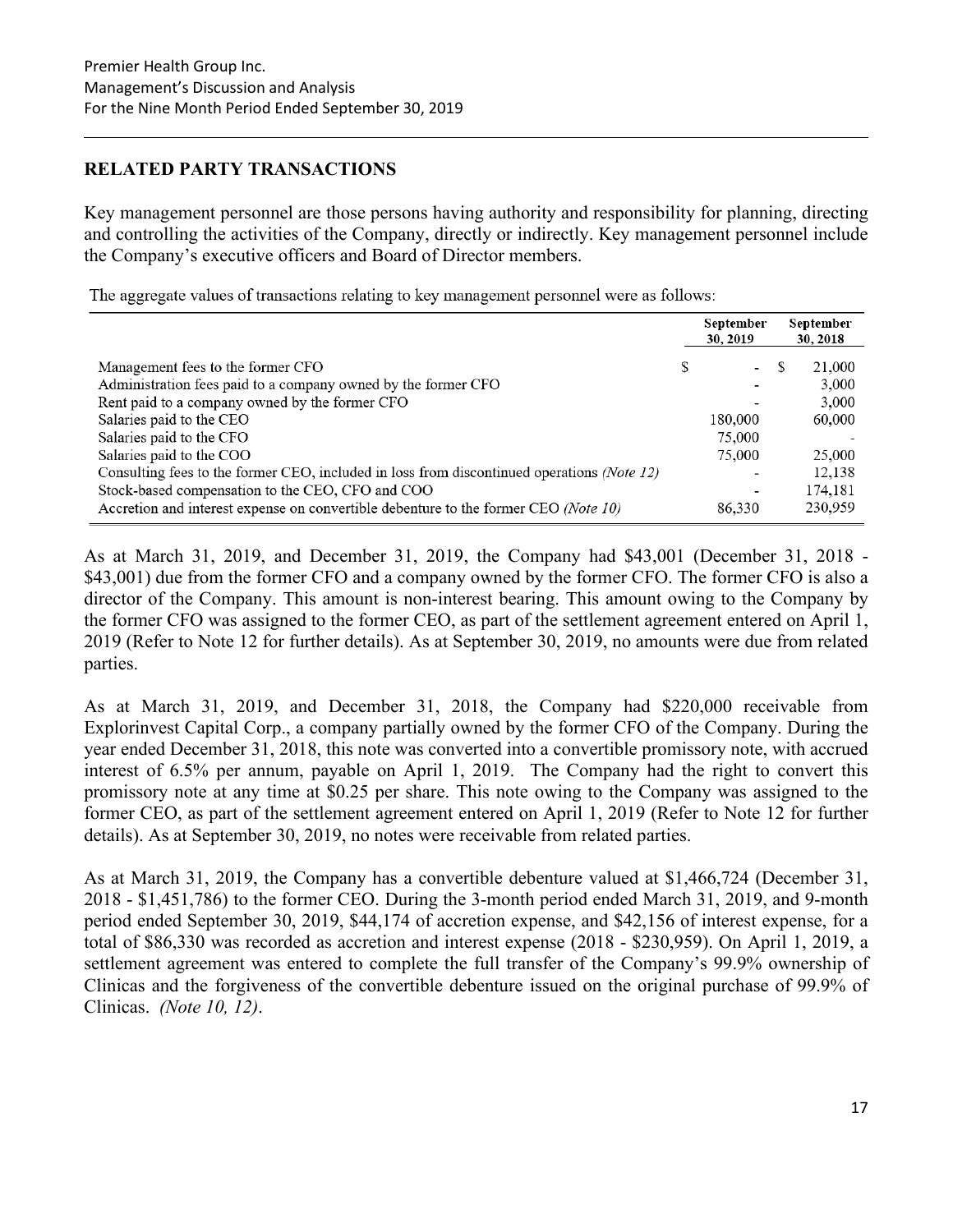# **RISKS AND UNCERTAINTIES**

These statements represent the Company's intentions, plans, expectations and beliefs as of the date hereof, and are subject to risks, uncertainties and other factors of which many are beyond the control of the Company.

Prior to making an investment decision, investors should consider the investment risks set out below and those described elsewhere in this document, which are in addition to the usual risks associated with an investment in a business at an early stage of development. The directors of the Company consider the risks set out below to be the most significant to potential investors in the Company but are not all of the risks associated with an investment in securities of the Company. If any of these risks materialize into actual events or circumstances or other possible additional risks and uncertainties of which the directors are currently unaware, or which they consider not to be material in relation to the business, actually occur, the Company's assets, liabilities, financial condition, results of operations (including future results of operations), business and business prospects, are likely to be materially and adversely affected. In such circumstances, the price of the Company's securities could decline, and investors may lose all or part of their investment.

# *Dependence on Key Personnel*

The success of the Company is largely dependent on the performance of its key senior management employees. Failure to retain key employees and to attract and retain additional key employees with necessary skills could impact the Company's growth and profitability. The departure or death of certain members of the executive team could have an adverse effect on the Company.

# *Cybersecurity*

With the Company's focus on the use of online applications, mobile technologies and cloud computing, comes an increase in cybersecurity risk. The potential consequences can range from unauthorized access to sensitive or personal information to causing operational disruption. Such an event could compromise the Company's confidential information as well as that of the Company's patients and third parties with whom the Company interacts and may result in the inability to process patient transactions, remediation costs, loss of revenue, reputation damage, additional regulatory scrutiny and litigation.

# *Reliance on third party service providers*

The Company relies on third-party service providers to perform or support critical operations such as IT and EMR (electronic medical records) maintenance. In an event that these vendors and/or partners discontinue service, the Company would need to replace these providers. In doing so, the Company may incur additional costs or experience temporary interruptions in its business as it explores alternate providers.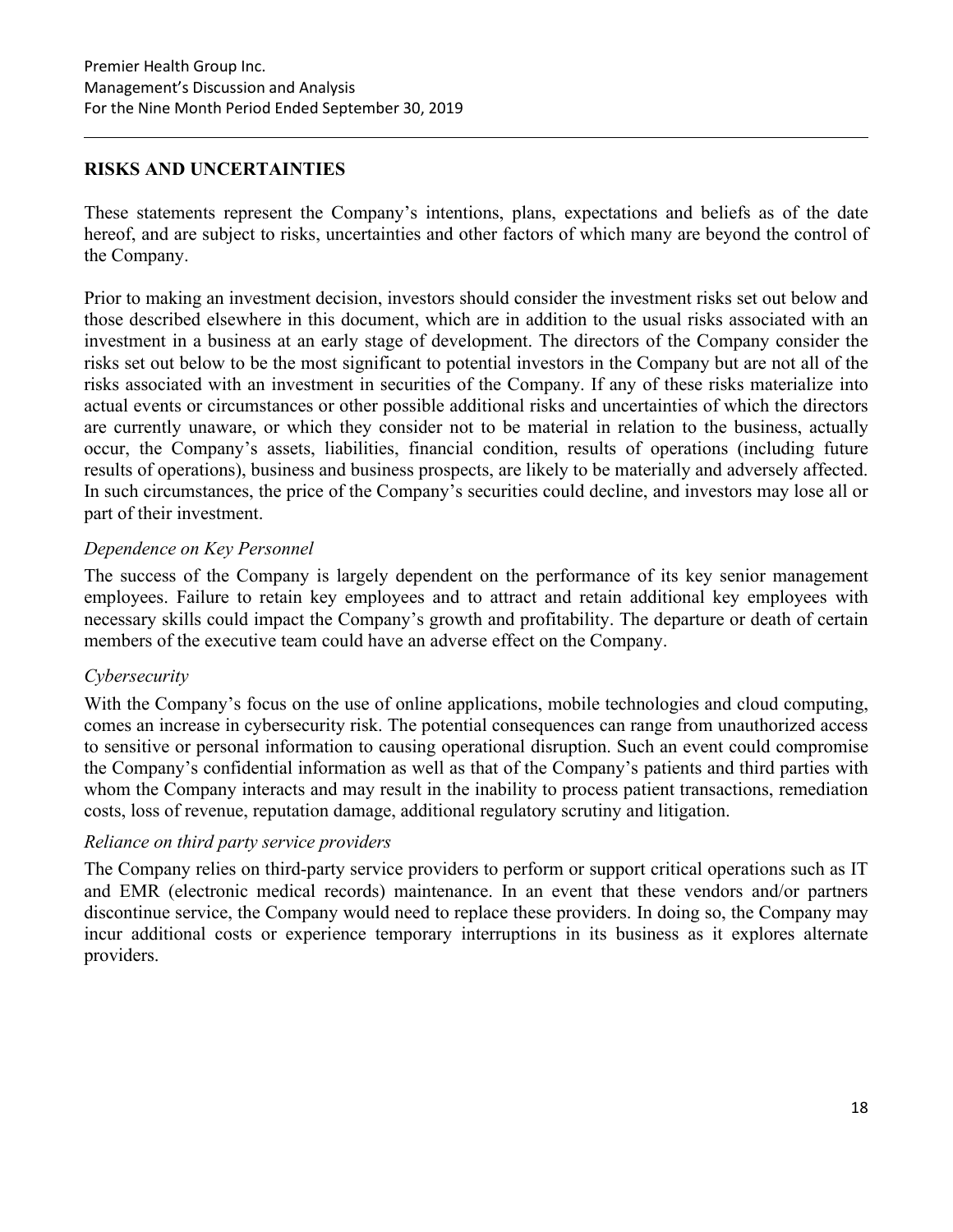# *Risks Related to Investments*

The Company intends to expand its operations and business by investing in additional businesses, products or technologies. Investments may involve a number of special risks, including diversion of management's attention, failure to retain key personnel, unanticipated events or circumstances, and legal liabilities. In addition, there can be no assurance that the businesses, products or technologies, if any, will achieve anticipated revenues and income. Investments could also result in potentially dilutive issuances of equity securities. The failure of the Company to manage its investment strategy successfully could have a material adverse effect on the Company's business, results of operations and financial condition.

# *General Healthcare Regulation*

Due to the public and complex nature of healthcare in Canada, the Company's businesses operate in an environment in which government regulations and funding play a key role. Decisions made regarding such funding are largely beyond the businesses' control. Any change in governmental regulation, delisting of services, and licensing requirements relating to healthcare services, or their interpretation and application, could adversely affect the business, financial condition and results of operations of these business units. In addition, the Company could incur significant costs in the course of complying with any changes in the regulatory regime. Non-compliance with any existing or proposed laws or regulations could result in audits, civil or regulatory proceedings, fines, penalties, injunctions, recalls or seizures, any of which could adversely affect the reputation, operations or financial performance of the Company.

# *Uncertainty of Liquidity and Capital Requirements*

The future capital requirements of the Company will depend on many factors, including the number and size of acquisitions consummated, rate of growth of its client base, the costs of expanding into new markets, the growth of the market for healthcare services and the costs of administration. In order to meet such capital requirements, the Company may consider additional public or private financing (including the incurrence of debt and the issuance of additional common shares) to fund all or a part of a particular venture, which could entail dilution of current investors' interest in the Company. There can be no assurance that additional funding will be available or, if available, that it will be available on acceptable terms. If adequate funds are not available, the Company may have to reduce substantially or otherwise eliminate certain expenditures. There can be no assurance that the Company will be able to raise additional capital if its capital resources are depleted or exhausted. Further, due to regulatory impediments and lack of investor appetite, the ability of the Company to issue additional common shares or other securities exchangeable for or convertible into common shares to finance acquisitions may be restricted.

# *Shortage of Healthcare Professionals*

Due to the ongoing shortage of certain professional medical personnel in Canada, as the Company continues to grow its operations, it may experience difficulty in recruiting physicians, nurses and other healthcare practitioners. As a result, this may adversely impact the business, financial condition and results of operations.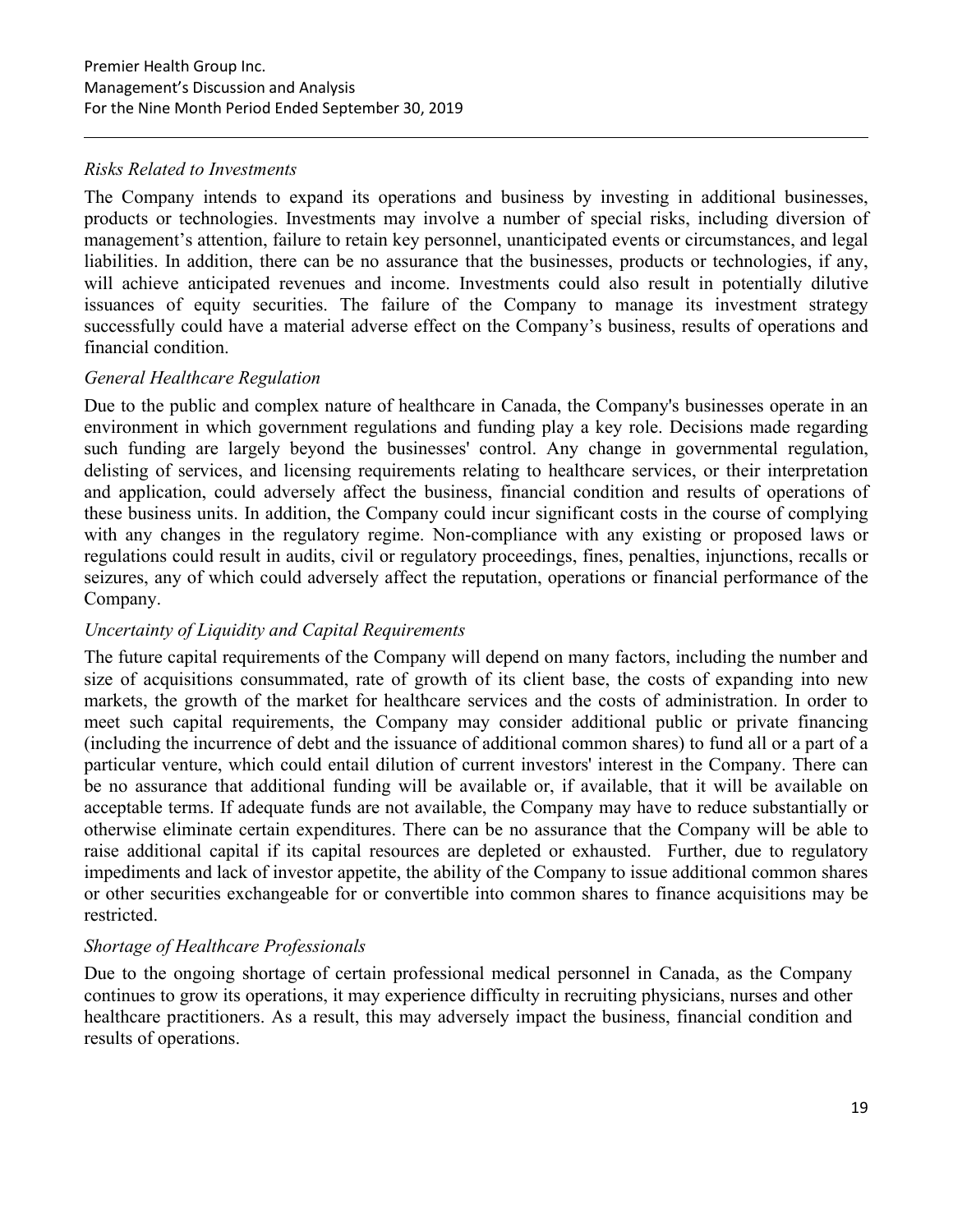# *Confidentiality of Personal and Health Information –*

Given the nature of the business, the Company and its subsidiaries' employees are privy to sensitive information, such as medical histories, on clients. Although the Company has clear policies  $\&$ procedures in place, there can be no assurance that these are sufficient to address the privacy concerns of existing and future clients. In the event that a breach of confidentiality takes place, the Company could be liable for damages or for criminal fines or penalties.

# *Competition*

There can be no assurance that the Issuer will successfully differentiate its current and proposed services from the services of its competitors, or that the marketplace will consider the products and services of the company to be superior to competing services.

#### *Limited Location*

All the Company's current revenues will be derived from its HealthVue clinics located in the Province of British Columbia, Canada. Consequently, the Company's performance will depend on establishing market acceptance of its clinics and services. Any reduction in anticipated future demand or anticipated future sales of these services or any increase in competition or changes to economic or other factors impacting that market could have a material adverse effect on the company's business prospects, operating results, or financial condition.

#### *Legislative, Insurance, Compliance Costs, Regulatory Action and Environment*

To comply with various increasing and complex regulatory reporting and standards involves significant cost. Changes to securities regulatory standards, account policy, and compliance reporting could place an additional expense burden on the Company. Insurers may increase premiums as the Company's business continue to grow so future premiums for the Company's insurance policies, including directors' and officers' insurance policies, could be subject to increase.

# *Uninsured Risks*

The Company may carry insurance to protect against certain risks in such amounts as it considers adequate. Risks not insured against include lost records, loss or damage or other hazards against which such corporations cannot insure or against which they may elect not to insure.

# *Conflicts of Interest*

Certain of the directors of the Company also serve as directors and/or officers of other reporting and private companies. Consequently, there are no known conflicts but there exists the possibility for such directors to be in a position of conflict. Any decision made by such directors involving the Company will be made in accordance with their duties and obligations to deal fairly and in good faith with the Company and such other companies. In addition, such directors will declare, and refrain from voting on, any matter in which such directors may have a conflict of interest.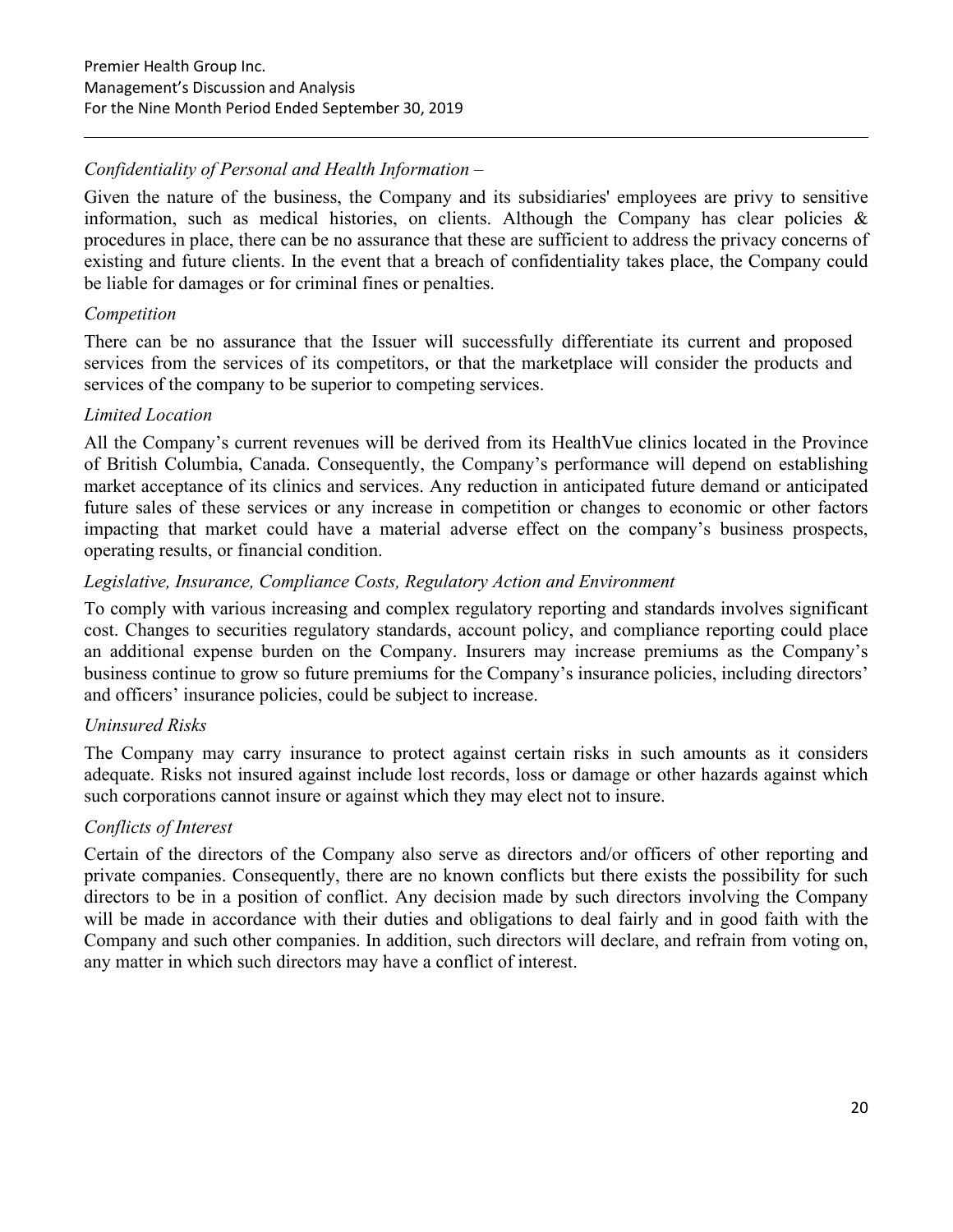#### **SUBSEQUENT EVENTS**

- During the month of October 2019, subscription receivable, as at September 30, 2019, for a total amount of \$2,100,000 were received by the Company.
- On November 14, 2019, the Company signed a binding letter of intent to acquire all of the outstanding securities of Livecare Health Canada Inc. Livecare is a Canadian telehealth company founded and operated by physicians. They offer digital technologies that connect doctors and allied health care providers to their patients by secure, encrypted, face-to-face video and messaging. In addition to its telemedicine platform, Livecare offers kindredPHR -- a personalized health record used for storing, managing and sharing health information, thus enabling patients' access to manage their own care and share amongst their multiple health care providers.

Under the terms of the agreement, in consideration for the purchase of all of the outstanding Livecare securities, Premier will pay to the Livecare shareholders a total consideration of up to \$3 million as follows: (i) an aggregate of \$1.8-million payable in common shares of Premier at a deemed price per share of 40 cents and (ii) the assumption of up to a maximum of \$1.2-million in debt. In the event the debt is less than \$1.2 million, any difference will be allocated to the equity portion.

• On November 19, 2019, the Company announced the appointment of Dr. David Ostrow, MD as Chief Medical Officer and the addition of Mona Elesseily to its newly formed advisory board as a Digital Marketing Strategist. The Company issued an aggregate of 510,000 common shares of the company in consideration for future services. The common shares were issued as a share-forservice transaction at a deemed price of \$0.35 per common share.